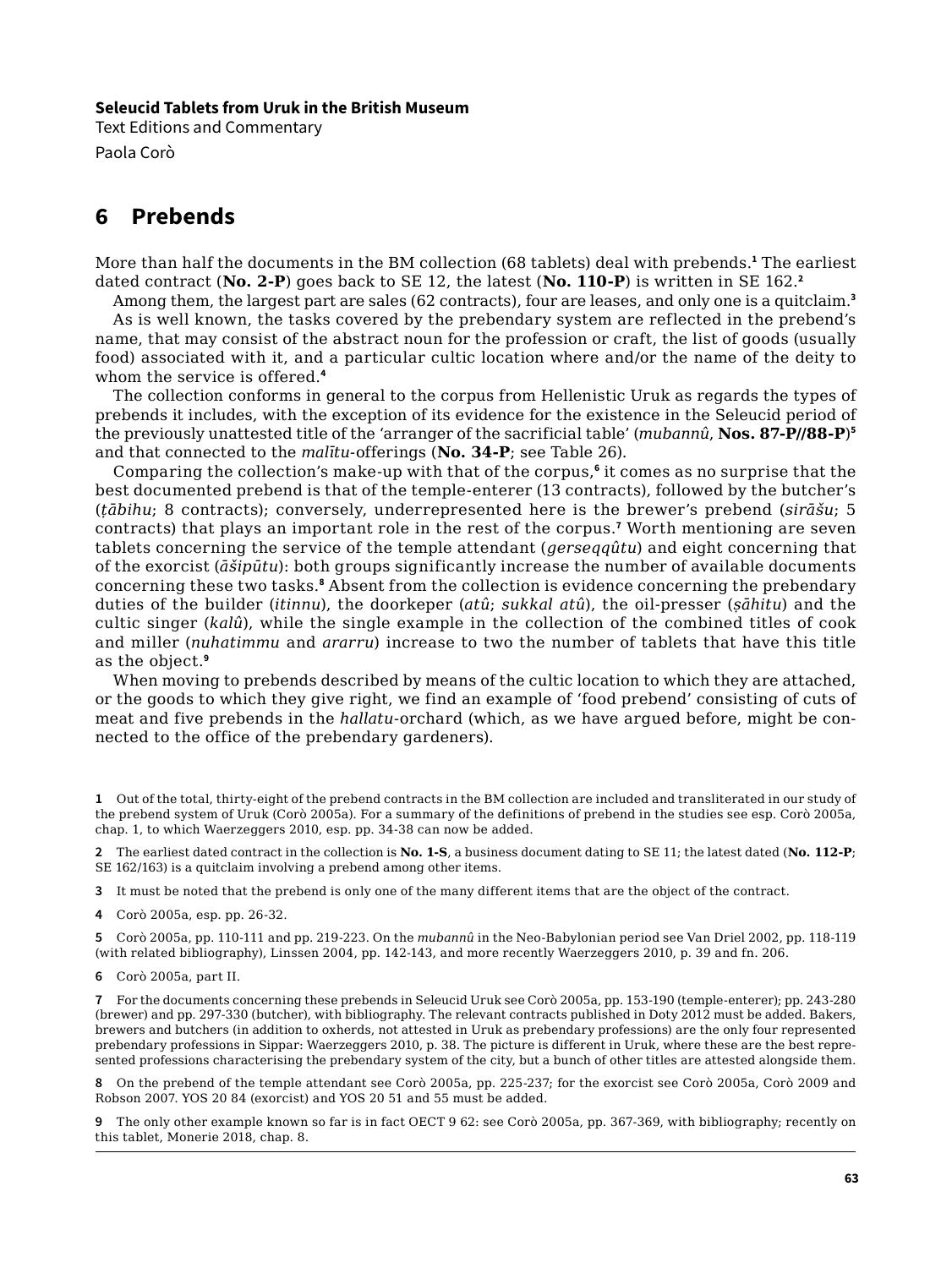Also well represented are contracts that have a portfolio of prebends as their object (i.e. more than one prebend is sold or leased out in the same contract: 10 documents in total): as we shall see below, noteworthy among them are those involving women as buyers.

|                                                     | <b>Corpus from Hellenistic Uruk</b> | <b>BM</b> collection | <b>Total</b>   |
|-----------------------------------------------------|-------------------------------------|----------------------|----------------|
| <b>Professions</b>                                  |                                     |                      |                |
| āšipūtu                                             | $\overline{2}$                      | 8                    | 10             |
| ērib bītūtu                                         | 19                                  | 13                   | 32             |
| gerseqqûtu                                          | 8                                   | 6                    | 14             |
| mubannûtu                                           |                                     | $\overline{2}$       | $\overline{2}$ |
| nuhatimmūtu                                         | $\overline{7}$                      | $\overline{2}$       | 9              |
| sirašûtu                                            | 21                                  | 5                    | 26             |
| tābihūtu                                            | 20                                  | 9                    | 29             |
| itinnūtu                                            | 6                                   |                      | 6              |
| kalûtu                                              | 1                                   |                      | 1              |
| rab banûtu                                          | 1                                   |                      | 1              |
| (sukkal) atûtu                                      | $\overline{2}$                      |                      | $\overline{2}$ |
| şāhitūtu                                            | 4                                   |                      | 4              |
| <b>Combined professions</b>                         |                                     |                      |                |
| ērib bīt pirištūtu u kutimmūtu                      | 14                                  |                      | 14             |
| sirašûtu, țābihūtu, nuhatimmūtu                     | 1                                   |                      | 1              |
| nuhatimmūtu u ararrūtu                              | 1                                   | 1                    | 2              |
| ērib bītūtu, gerseqqûtu                             |                                     | 1                    | 1              |
| ērib bītūtu u tābihūtu                              | $\overline{2}$                      |                      | 2              |
| erib bītūtu u țābihūtu in the hallatu-orchard       | 1                                   |                      | 1              |
| of the temple of Bēlet-șēri                         |                                     |                      |                |
| <b>Food and cultic locations</b>                    |                                     |                      |                |
| malītu                                              |                                     | 1                    | $\mathbf 1$    |
| Food offerings                                      | 12                                  | 1                    | 13             |
| Food offerings in the Ešgal, Rēš and akītu          | 1                                   |                      |                |
| In the hallatu-orchard                              | 6                                   | 5                    | 11             |
| In the cultic pedestal of Anu, of the Ešgal and Rēš | $\mathbf{1}$                        |                      |                |
| Other                                               |                                     |                      |                |
| Portfolios                                          | 6                                   | 10                   | 16             |

Table 26. Types of prebends: comparison between the corpus from Uruk and the BM collection

# **6.1 Prebends of the Ritualists**

It is generally assumed that rank amongst priests depended upon their proximity to the statues of the gods: those who were allowed to access the restricted areas of the temple in order to perform their cultic activities were thus ranked higher.**<sup>10</sup>**

Among the high-ranking specialisations covered by the prebendary system only those of the temple-enterer and the exorcist are represented in our collection.

#### 6.1.1 The Temple-enterers

As we have observed before, the temple-enterer's prebend is the best documented, totalling thirteen contracts.**<sup>11</sup>**

**10** On ranks and hierarchy see the synthesis by Waerzeggers 2010, pp. 42-51 and Van Driel 2002, pp. 34-45 and pp. 112-127.

**11** On this prebend see McEwan 1981, pp. 75-81 and Funck 1984.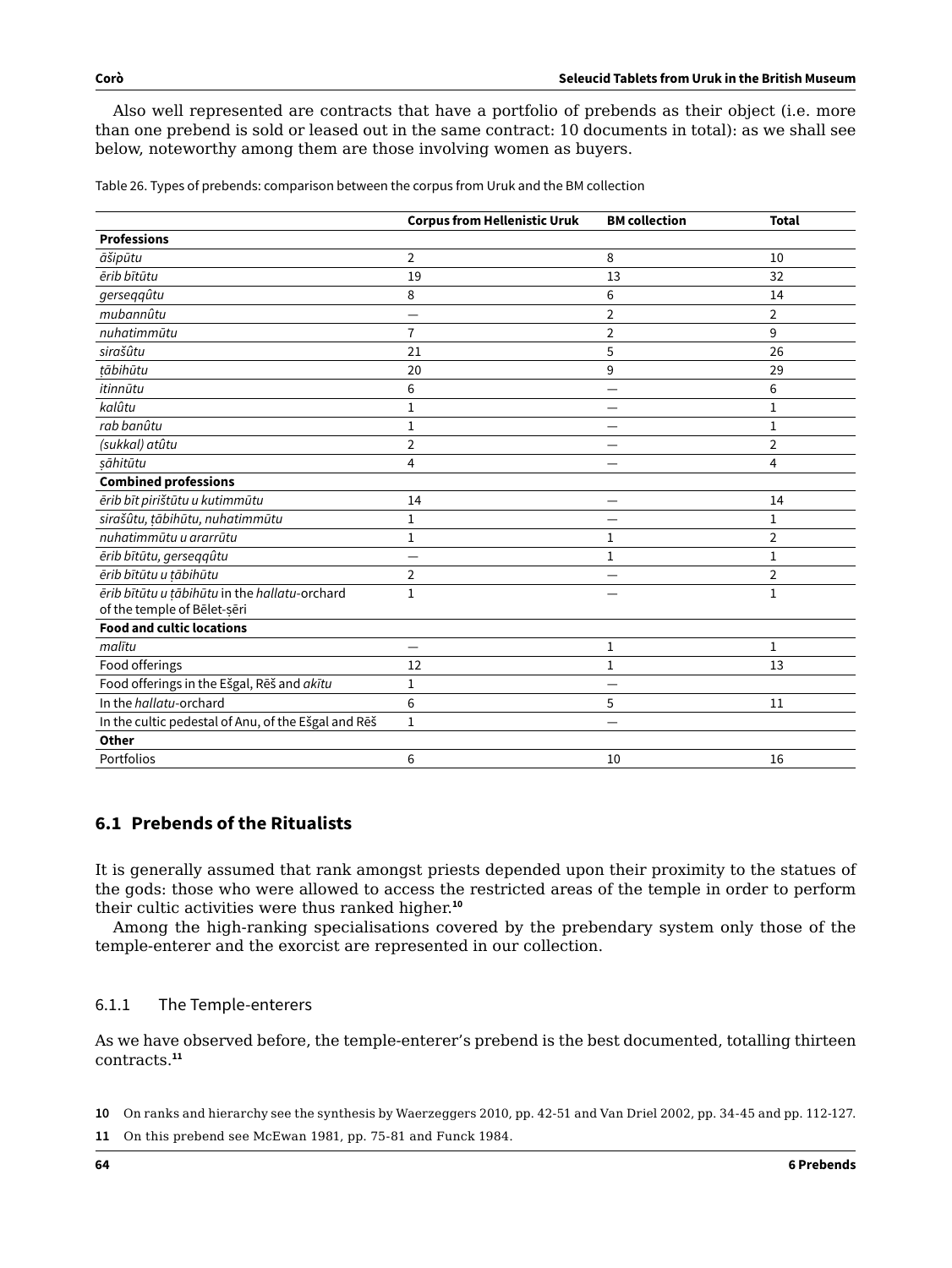The largest number of examples involve the service of the temple-enterers of Enlil; a smaller group is that of the temple-enterers of Anu.

#### Temple-enterers of Enlil

As is clear from Table 27, the gods for whose meals the temple-enterers of Enlil were responsible included, in addition to Enlil, Ea, Sin, Šamaš, Adad, Marduk, Nanāya, Bēlet-ša-Rēš and all the gods of their temple.

Table 27. Prebends of the temple-enterers of Enlil

| <b>Deities</b>                                                                                           | <b>Text</b>             | <b>Buyer</b>                                      |
|----------------------------------------------------------------------------------------------------------|-------------------------|---------------------------------------------------|
| Enlil, Ea, Sin, Šamaš, Adad, Marduk, Nanāya, Bēlet-                                                      | <b>BM</b> collection    |                                                   |
| ša-Rēš and all the gods of their temple                                                                  | $24-P$                  | L/AZI//EZ                                         |
|                                                                                                          | $26-P$                  | AZI/AMI//EZ (L's cousin?)                         |
|                                                                                                          | $28-P$                  | L/AZI//EZ                                         |
|                                                                                                          | $35-P$ (=Oppert 1)      | Šamaš-iddin/Nidinti-Anu//H                        |
|                                                                                                          | 54-P//55-P(=Oppert 3)   | L/AZI//EZ                                         |
|                                                                                                          | 49-P                    | L/AZI//EZ                                         |
|                                                                                                          | <b>Hellenistic Uruk</b> |                                                   |
|                                                                                                          | <b>BRM 219</b>          | L/AZI//EZ                                         |
|                                                                                                          | RIAA <sup>2</sup> 294   | <sup>f</sup> Bēlessunu                            |
|                                                                                                          | TCL 13 243              | Anu-ahhē-iddin/Anu-abu-usur/Anu-ušallim//GA       |
|                                                                                                          | VS 15 26                | Anu-šumu-līšir/Rabi-Anu/Dumqi-Anu//H              |
|                                                                                                          | YOS 2033                | L/AZI//EZ                                         |
|                                                                                                          | YOS 20 37               | L/AZI//EZ                                         |
|                                                                                                          | YOS 20 59               | Anu-abu-usur/Nidinti-Anu/Anu-abu-usur//H          |
| Enlil $()$ and all the gods of their temple                                                              | 76-P                    | NA and AU/AZI/L//EZ                               |
| Enlil, Papsukkal, Nanāya and Bēlet-ša-Rēš                                                                | 106-P $(=0$ ppert 5)    | AZI/AU/AZI//EZ                                    |
| and all the gods of their temple                                                                         |                         |                                                   |
| Enlil, Ea, Sin, Šamaš, Adad, Marduk, Papsukkal,<br>Ištar, Bēlet-sēri, Nanāya, Bēlet-ša-Rēš and Šarrahītu | <b>BRM 255</b>          | Dipatas/Kephalon=Anu-uballit/Anu-balāssu-iqbi//Ah |

The extant examples of this title in the corpus refer to exactly the same group of deities, except in the case of one of the shares that make up the prebends' portfolio of Oppert 5 (= **No. 106-P**), where the reference is to the temple-enterer of Enlil, Papsukkal, Nanāya and Bēlet-ša-Rēš, and one of the shares sold in BRM 2 55, also a portfolio, where the gods mentioned in connection with the service of 'temple-enterer of the gods of the temple' are detailed as Enlil, Ea, Sin, Šamaš, Adad, Marduk, Papsukkal, Ištar, Bēlet-ṣēri, Nanāya, Bēlet-ša-Rēš and Šarrahītu.**<sup>12</sup>**

#### Temple-enterers of Anu

As for the contracts concerning the prebend of the temple-enterers of Anu, the documents in the collection offer evidence for the service performed for Anu, Antu, Ištar, Bēlet-ṣēri and the gods of their temples (**Nos. 09-P//**YOS 20 17; **77-P**; **78-P**; **82-P**): the same set of deities, as shown in Table 28, is attested by three documents in the corpus (one of which is the duplicate of **No. 9-P**).**<sup>13</sup>**

**<sup>12</sup>** See Corò 2005a, pp. 154-190, to which YOS 20 33, 20 37 and 20 59 may now be added. Note that the reading du.gur of BRM 2 19 obv. 4 in Corò 2005a, p. 158 must be corrected into <sup>d</sup>iškur, as is clear from the copy.

**<sup>13</sup>** The full set of deities opening with the names of Anu and Antu in YOS 20 10 is not preserved; the names of the gods are not preserved in VS 15 11, VS 15 7, BiMes 24 6, thus they are not included in the table. Note that the buyer is the wife of the seller's son in VS 15 11.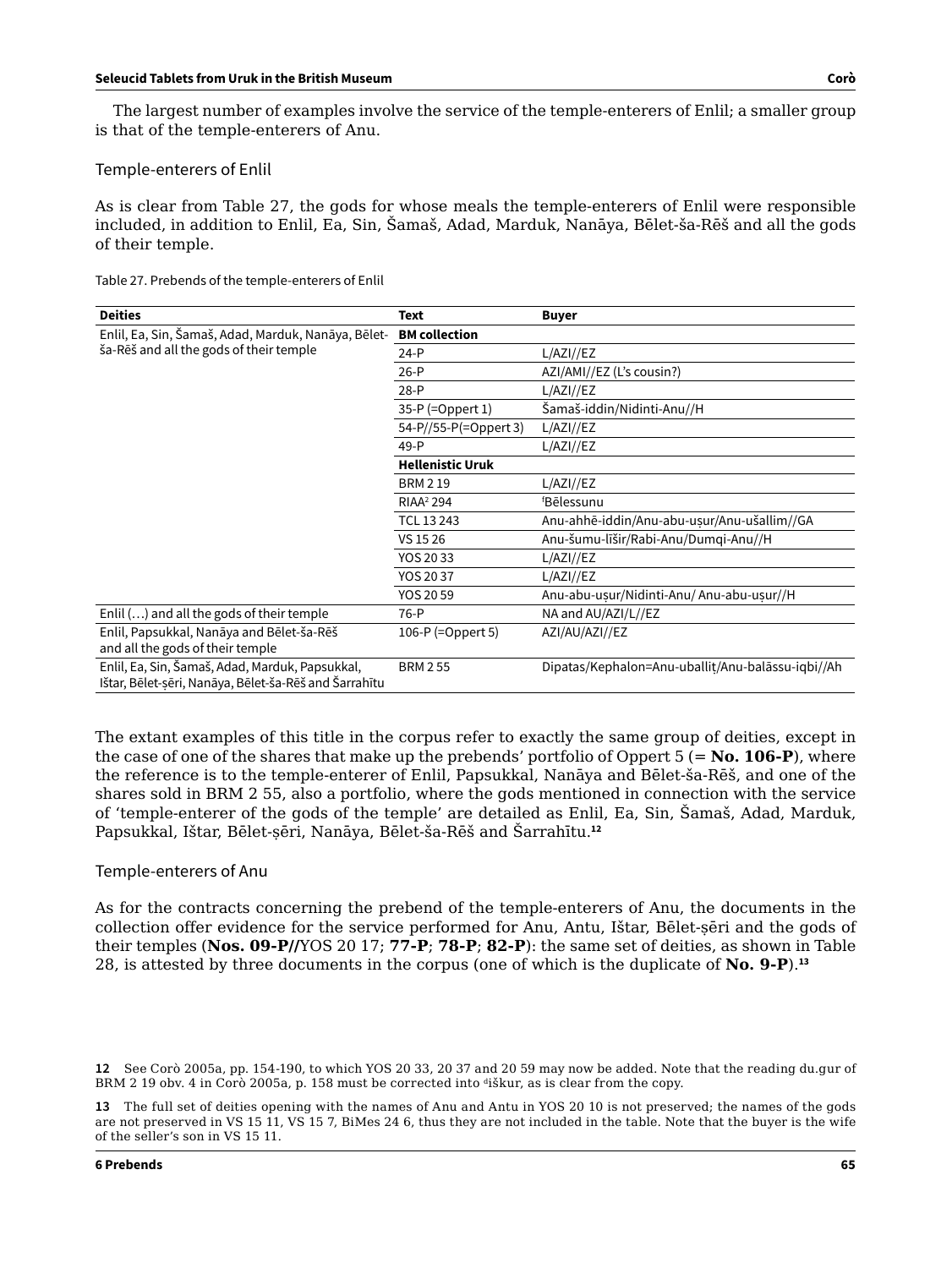#### Table 28. Prebends of the temple-enterers of Anu

| <b>Deities</b>                                                                                                                      | <b>Text</b>             | <b>Buyer</b>                                  |
|-------------------------------------------------------------------------------------------------------------------------------------|-------------------------|-----------------------------------------------|
| Anu, Antu, Ištar, Bēlet-sēri and all the gods                                                                                       | <b>BM</b> collection    |                                               |
| of their temple                                                                                                                     | 9-P//YOS 20 17          | L's father                                    |
|                                                                                                                                     | $77-P$                  | Bēl.                                          |
|                                                                                                                                     | 78-P                    | Bēl.                                          |
|                                                                                                                                     | $82-P$                  | Bēl.                                          |
|                                                                                                                                     | <b>Hellenistic Uruk</b> |                                               |
|                                                                                                                                     | YOS 20 17//No. 09-P     | L's father                                    |
|                                                                                                                                     | <b>OECT 925</b>         | Kidin-Anu/Anu-ahhē-iddin/Nanāya-iddin//H      |
|                                                                                                                                     |                         | NB: seller is Bēl.'s cousin                   |
|                                                                                                                                     | YOS 20 54               | fAntiochis W AU=Kephalon                      |
|                                                                                                                                     |                         | NB: seller is Bel.'s cousin                   |
|                                                                                                                                     |                         | fAna-rabutišu/Šamaš-iddin/Nidinti-Anu//H      |
| Anu, Antu, Papsukkal, Ištar, Bēlet-sēri and all the<br>gods of their temple                                                         | Oppert 5=106-P          | AZI/AU/AZI//EZ                                |
| Anu, Antu $()$                                                                                                                      | YOS 20 10 <sup>1</sup>  | Zēriya/Anu-ušallim? <sup>1</sup> (Gimil-Anu?) |
| Anu, Antu, Enlil, Ea, Šamaš, Adad, Papsukkal, Ištar, BRM 246//NCTU 2+YOS 2075<br>Bēlet-sēri, Nanāya, Bēlet-ša-Rēš, Šarrahītu        |                         | Anu-māru-ittannu/Kidin-Anu/Tanitti-Anu//H     |
| 1 YOS 20 69, also having an <i>erib bitutu</i> prebend as its object, is not taken into consideration here due to the poor state of |                         |                                               |

preservation of the tablet, which does not allow for the reconstruction of the sequence of gods to which the service is associated. It is interesting to note that this is the only example of the lease of an *ērib bītūtu* prebend that has come down to us.

**2** If the individual mentioned here is the buyer and his full name is Zēriya/Anu-ušallim we might connect YOS 20 10 to YOS 20 17 and **No. 5-P** (sale of *ašipūtu* prebend: see commentary to the text, for details).

Conversely, absent from the BM collection is any evidence for the combined service of temple-enterers of Anu and Enlil (i.e. Anu, Antu, Enlil, Ea, Šamaš, Adad, Papsukkal, Ištar, Bēlet-ṣēri, Nanāya, Bēlet-ša-Rēš, Šarrahītu), which occurs once in the corpus (BRM 2 46//NCTU 22+YOS 20 75).

The uniqueness of this document, both in terms of its unusual formulation and price, has already been underlined:**<sup>14</sup>** although the nature of the office attached to this title and the fact that the type of arrangement the contracts might have referred to is still unclear, it is worth stressing that no prebend other than this appears to have been performed in front of the same group of deities in Hellenistic Uruk; the late date of the document may account for the unusual sequence of gods,**<sup>15</sup>** that results from the combination of the deities mentioned in the standard Anu formula for the temple-enterer's prebend and those occurring in BRM 2 55 (discussed above).

Overall in the corpus, no prebend other than the temple-enterer's was connected to the cult of groups of gods headed by Enlil.

#### Buyers

With the exception of **No. 35-P** all the documents referring to the temple-enterers of Enlil in the BM collection have a member of Lâbâši's family as buyer (see Table 27); Lâbâši himself, who is particularly active in the context of prebend acquisitions,**<sup>16</sup>** purchases only prebends involving the service of Enlil, like his cousin Anu-zēru-iddin (**No. 26-P**).

The Ekur-zākirs' interest in the service of temple-enterer of Anu is, on the contrary, confined to one transaction only, ascribed to Lâbâši's father (**No. 9-P**//YOS 20 17).

It is at the time of the marriage alliance between the Ekur-zākirs and the Hunzûs, when Lâbâši's nephew, Anu-uballiṭ, got married to <sup>f</sup> Bēlēssunu (the daughter of Anu-abu-uṣur/Nidinti-Anu//H), that

**16** See Corò 2005b.

**<sup>14</sup>** See Corò 2005a, pp. 56-57; Waerzeggers, Pirngruber 2011, p. 117 on the basis of the unusual formulation and the low price of the prebend suggest the possibility that the contract indicates a form of permanent rent instead of a normal sale. Recently on the prices of the temple-enterer's prebends: Monerie 2018, p. 370, Fig. 57.

**<sup>15</sup>** The document is dated in the reign of Demetrius, in SE 155.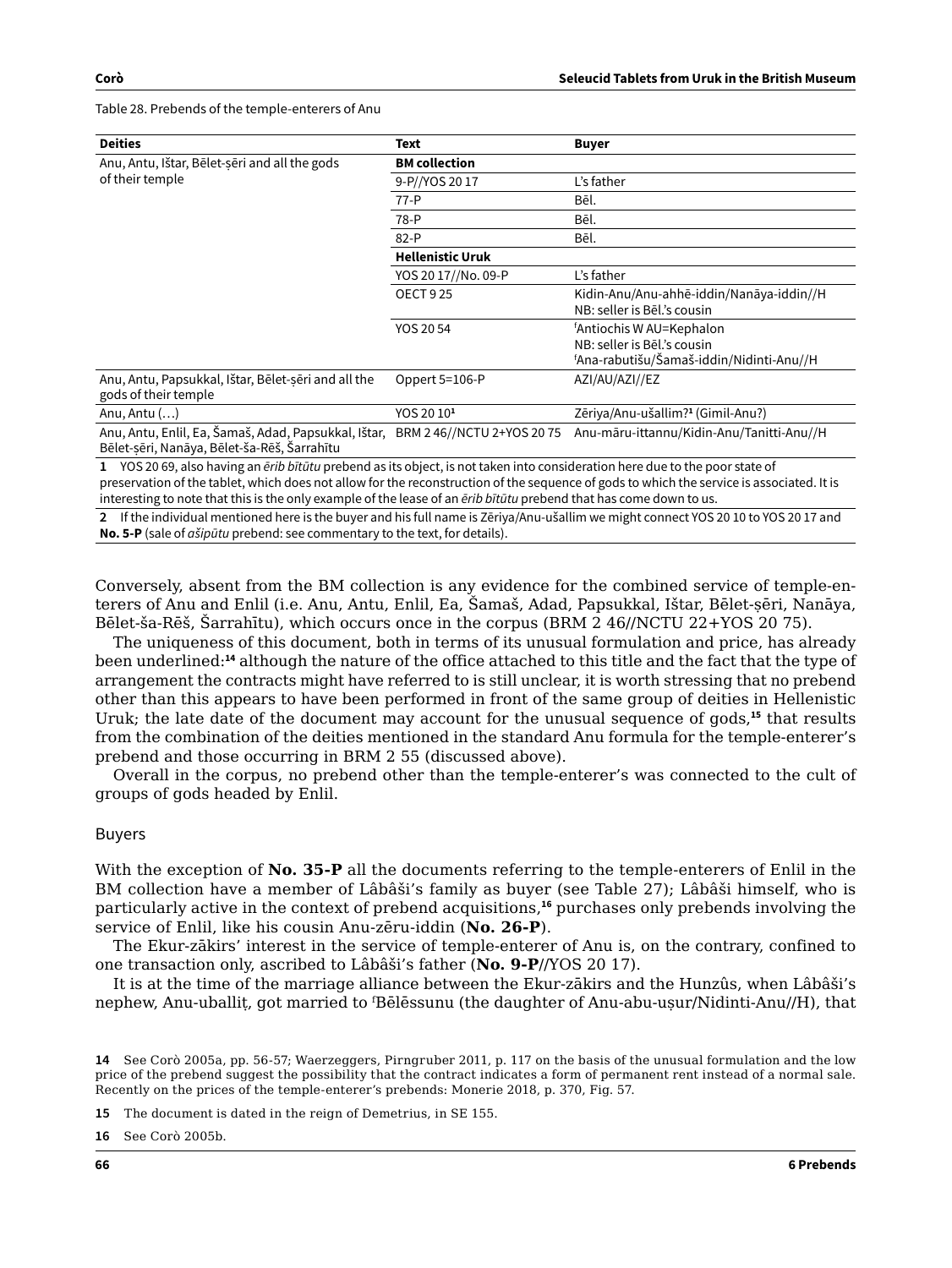we find again the name of a member of the Ekur-zākir family in documents concerning the service for Anu: f Bēlēssunu buys, in fact, a number of shares of the prebend of temple-enterer of Anu in documents where she is identified as 'the wife of Anu-uballiṭ/AZI//EZ'. Her uncle Šamaš-iddin, and her father, are both known to have owned shares in prebends of temple-enterer of Enlil (as shown by **No. 35-P**=Oppert 1 and YOS 20 59); conversely she mainly purchases prebends connected to the service of Anu,**<sup>17</sup>** while her two cousins f Ana-rabûtišu/Šamaš-iddin/Nidinti-Anu//H and Kidin-Anu/ Anu-ahhē-iddin/Nidinti-Anu//H, who owned shares in this prebend too, sold them, as recorded in YOS 20 54 and OECT 9 25.

Whether the marriage alliance between the two clans hid an intention on the part of the Ekur-zākirs to exercise a monopoly over the service of temple-enterer as a whole and, in that case, to what extent they succeeded in their goal, remains subject to debate: in fact, the information on the temple-enterers of both Anu and Enlil after f Bēlēssunu and Anu-uballiṭ's generation comes to a halt and the next document on the title (BRM 2 46//NCTU 22+YOS 20 75, mentioned above), dated some 40 years later, already features a completely new (and unique) scenario, both with respect to the group of gods to which the service is offered, the families holding the title and the characteristics of its organisation.

To conclude, it is worth noting that women have a significant part as principals in contracts involving the *ērib bītūtu* prebend, especially that of Anu: one wonders if this is simply due to the fact that this is the best represented type of prebend in the corpus, or it is a clue to some change in the organisation of the service (or in the way the prebend was transmitted through the generations).

#### 6.1.2 The Exorcist's Prebend

The collection provides substantial evidence on the prebend of the exorcist. As is well known, this is the only professional title in Uruk that is described in fractions of one-seventh shares, probably in connection with the number of exorcists acting in the temple and/or the cuts of meat associated with it as income, instead of referring to the days of service.

All the contracts that have come down to us show that this title was bought and sold exclusively between members of either the Gimil-Anu or the Ekur-zākir clan.**<sup>18</sup>** Brothers and/or co-owners are always mentioned in the contracts and the ownership history of the title is mentioned in few cases (**No. 5-P** and BRM 2 16).

The documents are unevenly distributed in time, with large undocumented gaps between the extant sources. The first two date to SE 22 and SE 32 respectively; **No. 5-P** involve members of the GA family only; we have to wait a century (**No. 90-P**) before encountering another individual belonging to the Gimil-Anus, buying a share in the exorcist's prebend.

The second, **No. 7-P**, is a very fragmentary tablet, whose reverse and edges only are preserved. What remains of the transaction informs us that "this exorcist prebend, the entire share of Anubalāssu-iqbi/Tattannu/Mukīn-apli belongs forever to Anu-bēlšunu/Anu-ahhē-iddin//EZ". The mother of Anu-balāssu-iqbi and his older brother Mušallim-Anu, acts in the document for them, as is clear from the *ina ašābi* formula that is recorded on the upper edge of the tablet.

Anu-bēlšunu/Anu-ahhē-iddin//EZ sells a share of the exorcist's prebend to Lâbâši fifteen years later (**No. 20-P**): it is tempting to see in **No. 07-P** the document entitling Anu-bēlšunu to the ownership of the share that he later sold to Lâbâši. Anu-bēlšunu would have bought it from the heirs of Mukīnapli, probably in the context of their settling the rights of inheritance upon the death of Mukīn-apli; at that time, the two brothers were not yet of age, as is clear from the fact that their mother acts in the document, but her husband's name is not recorded.

Lâbâši buys another share of the exorcist's prebend from Anu-bēlšunu at a certain point during his career (as attested by **No. 40-P**, date lost) and two more shares from two brothers, Anu-ahu-ittannu and Anu-uballiṭ/Nidinti-Anu/(Kidin-Anu)//EZ, in SE 57: it is interesting to note that the service is performed in front of different groups of deities in these documents.

**17** She also buys a share of temple-enterer of Enlil in RIAA<sup>2</sup> 294.

**18** McEwan 1981, pp. 71-73; Corò 2005a, pp. 81-84; Corò 2009.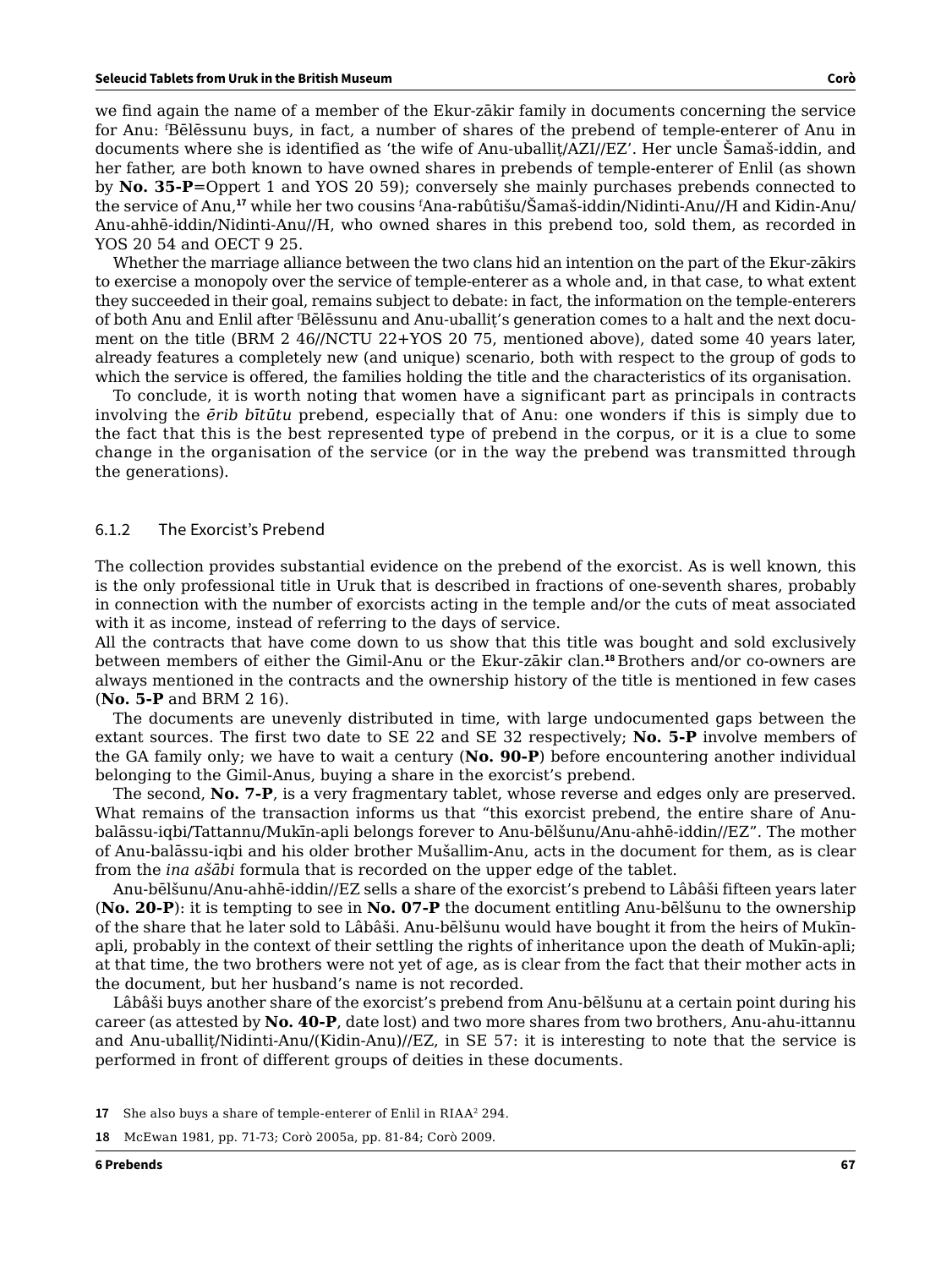In general in fact the exorcist's task is performed in the service of a fixed groups of deities including Anu, Antu, Ištar, Nanāya, Bēlet-ša-Rēš; Bēlet-ṣēri joins the main group in **No. 31-P** and **No. 66-P** (after Ištar) and Papsukkal further pops up in three cases (occupying the third position after Anu and Antu and before Ištar, Bēlet-ṣēri, Nanāya, Bēlet-ša-Rēš, in YOS 20 84, **No. 90-P** and **No. 91-P**).

A somewhat new scenario is offered by the next two documents in time, i.e. **No. 66-P** and YOS 20 84: the first records the purchase by two individuals of a very tiny share of the exorcist's prebend (but still divided into sevenths), from an individual who does not claim descent from the traditional families of Uruk; the other records the purchase of an exorcist's prebend by a woman (not surprisingly, Lâbâši's wife!). This is also the first document where Papsukkal appears besides Antu, Ištar, Nanāya, Bēlet-ša-Rēš, and Bēlet-ṣēri. **Nos. 90-P** and **91-P**, the next in time and last two contracts regarding the *āšipūtu* prebend, in fact, both mention this same larger group of deities.

The two contracts have some interesting points of contact: while the buyers are different (one is a Gimil-Anu again, the other is also a member of the Lâbâši family), the seller is the same, and they both include an interesting description of the prebend as "the seventh share of the estate of Šamaš-ēṭir/Anu-uballiṭ", pointing in the direction of a more explicit form of family/household-related monopoly over the title in the latest phases of its attestation.

Fragmentation is another characteristic of these late contracts, with shares as small as 1/18 of 1/7 or 1/30 of 1/7, an unprecedented situation for this title.

| Text No.       | <b>Date</b><br><b>SE</b> | <b>Type</b>                       | <b>Buyer</b>                                                                                                         | <b>Seller</b>                                                                                                                                                                                                                                             | <b>Notes</b>                                                                  |
|----------------|--------------------------|-----------------------------------|----------------------------------------------------------------------------------------------------------------------|-----------------------------------------------------------------------------------------------------------------------------------------------------------------------------------------------------------------------------------------------------------|-------------------------------------------------------------------------------|
| $5-P$          | 22                       | sale with<br>ownership<br>history | prev. B: Anu-abu-usur/Anu-<br>ahhē-iddin//GA<br>B1: Zēriya/Anu-ušallim//GA<br>B2: Anu-ahhē-iddin/Nidinti-<br>Anu//GA | prev. S: Anu-bēlšunu/[]/Ina-<br>qibīt-Anu//GA<br>S: Anu-abu-usur/Anu-ahhē-<br>iddin//GA<br>co-owner: Zēriya/Anu-mukīn-<br>apli//GA.                                                                                                                       | Receipt style, ownership<br>history<br>no shares; and no gods                 |
| $7 - P$        | 32                       | inheritance/<br>quitclaim?        | R: Anu-bēlšunu/Anu-ahhē-<br>iddin//EZ                                                                                | prev. O?: Anu-balāssu-igbi/<br>Tattannu/Mukīn-apli<br>The document was written in<br>the presence of 'Ramat-Ištar/<br>Anu-ahu-iddin, M of Mušallim-<br>Anu and Anu-balassu-iqbi/<br>Mukīn-apli.<br>Ri.e.: [Anu-bēlšunu] Anu-<br>balāssu-igbi fRamat-Ištar | obverse lost                                                                  |
| $20-P$         | 47                       | sale<br>standard                  | B: L/AZI//EZ                                                                                                         | S: Anu-bēlšunu/Anu-ahhē-<br>iddin//EZ<br>Co-owners generic                                                                                                                                                                                                | $1/4$ in $1/7$<br>no gods mentioned                                           |
| <b>BRM 216</b> | 57                       | sale?<br>Ownership<br>history     | B: L/AZI//EZ<br>prev. B: Nidinti-Anu/Kidin-Anu//<br>EZ                                                               | S1: Anu-ahu-ittannu/Nidinti-<br>Anu/(Kidin-Anu)//EZ<br>S2: Anu-uballit/Nidinti-Anu/<br>(Kidin-Anu)//EZ<br>prev. S1: Anu-balassu-iqbi/Anu-<br>uballit<br>prev. S2: fAna-rabutišu/Anu-<br>abu-uter/Anu-zēru-lišir                                           | Prebend is plural<br>$1/8$ in $1/7$<br>Gods: Anu/Antu/Ištar/<br>Nanāya/BšaRēš |
| $31-P$         | 57                       | sale                              | B: L/AZI//EZ                                                                                                         | S1: Anu-ahu-ittannu/Nidinti-<br>Anu/Kidin-Anu//EZ<br>S2: Anu-uballit/Nidinti-Anu/<br>Kidin-Anu//EZ<br>Co-owner: B+co-owners                                                                                                                               | $1/8$ in $1/7$<br>Gods: Anu/Antu/Ištar/B-sēri/<br>Nanāya/BšaRēš               |

Table 29. The exorcist's prebend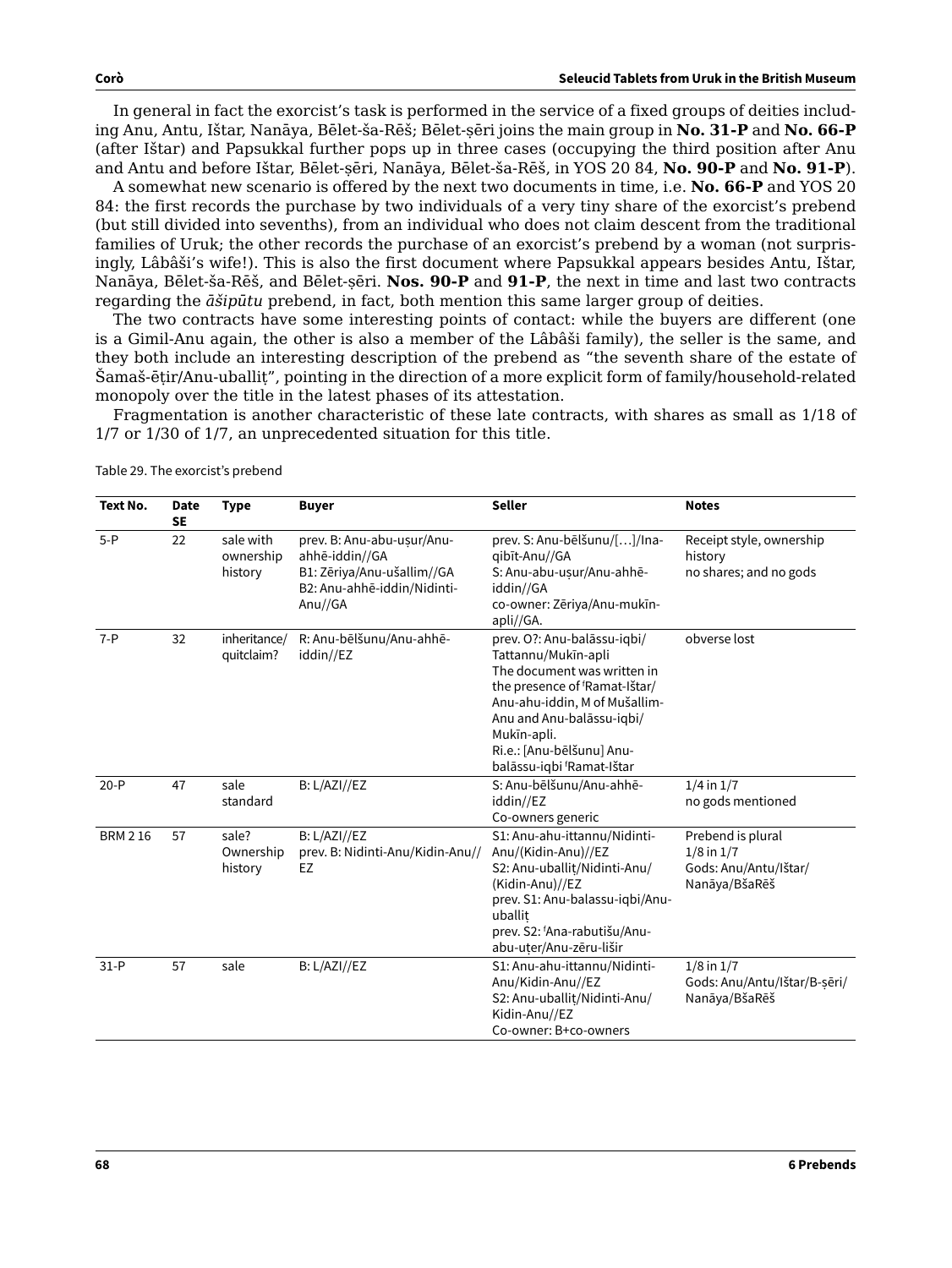| Text No.  | Date<br><b>SE</b> | <b>Type</b>         | <b>Buyer</b>                                                                                                              | <b>Seller</b>                                                                                                                                                   | <b>Notes</b>                                                                                                                                      |
|-----------|-------------------|---------------------|---------------------------------------------------------------------------------------------------------------------------|-----------------------------------------------------------------------------------------------------------------------------------------------------------------|---------------------------------------------------------------------------------------------------------------------------------------------------|
| $40-P$    | 38-66             | sale                | B: L/AZI//EZ                                                                                                              | S: Anu-bēlšunu/Anu-ahhē-<br>iddin//EZ<br>co-owner: Anu-iksur/Nanāya-<br>iddin<br>co-owners: Nidinti-Anu/Mannu-<br>igabbu+bros+1 co-owner of all<br>of his share | $1/4$ in $1/7$<br>Anu/Antu/Ištar/Nanāya/<br><b>BšaRēš</b>                                                                                         |
| 66-P      | 90                | Sale<br>LOG         | B1: Anu-abu-usur/Anu-ušallim<br>B2: Lâbâši/// x-Anu(?)                                                                    | S: Šamaš-ēṭir/Anu-balāssu-iqbi/<br>Anu-mukīn-apli/Rabûti-Anu<br>co-owner: 1 co-owner +<br>brothers<br>clearer: Anu-ittannu/Dumqi-<br>Anu                        | 1/12 and 1/4 di 1/60 in 1/7<br>Anu/Antu/Ištar/ B-sēri/<br>Nanāya/BšaRēš                                                                           |
| YOS 20 84 | 96?<br>Ant III    | sale<br>SYLL/LOG    | B: <sup>f</sup> Dannatu or Eribtu or Etirtu?<br>(KAL-tu4)/Anu-abu-uṣur//H W of<br>L/AZI//EZ<br>(when does L get married?) | S: Ina-qibīt-Anu/Anu-uballit/<br>Ina-gibīt-Anu//EZ<br>brothers and all his co-owners                                                                            | $1/18$ in $1/7$<br>Anu/Antu/Papsukkal/Ištar/<br>B-sēri/Nanāya/BšaRēš/<br>Šarrahītu                                                                |
| $90-P$    | $125 -$<br>137    | sale<br><b>SYLL</b> | B: Lâbâši/Šamaš-ittannu/Anu-<br>ittannu//GA                                                                               | S: Anu-uballissu /(-iddin)/<br>Rabûti-Anu//EZ<br>brothers and all his co-owners<br>clearer: Illūt-Anu/Nidinti-Anu/<br>llūt-Anu//K                               | 1/30 and one half  in one<br>seventh of the house of<br>Šamaš-ētir/Anu-uballit<br>Anu/Antu/Papsukkal/Ištar/<br>B-sēri/Nanāya/BšaRēš/<br>Šarrahītu |
| $91-P$    | lost              | sale<br><b>SYLL</b> | B: AZI/AU/AZI//EZ                                                                                                         | S: Anu-uballissu /(-iddin)/<br>Rabûti-Anu//EZ<br>brothers and all his co-owners<br>clearer: Nanāya-iddin/Anu-<br>uballissu (son of S)                           | $\ldots$ in one seventh of the<br>house of Šamaš-ētir/Anu-<br>uballit<br>Anu/Antu/Papsukkal/Ištar/<br>B-sēri/Nanāya/BšaRēš/<br>Šarrahītu          |

# **6.2 Food Preparers and Cult Attendants**

Fifteen documents in the collection have prebends related to the activities of brewers, bakers and butchers as the object.

Table 30. The food preparers' prebend in the BM

| Prebend     | Text No.                                       |
|-------------|------------------------------------------------|
| tābihūtu    | 30-P//31-P; 61-P//62-P; 72-P//73-P; 83-P; 84-P |
| sirašûtu    | 38-P; 39-P; 51-P; 56-P; 64-P                   |
| nuhatimmūtu | 41-P; 68-P                                     |

#### 6.2.1 The Butchers

The butcher's prebend is referred to in eight contracts: interestingly, six of them are pairs of duplicates (**Nos. 30-P//31-P**; **61-P//62-P**; **72-P//73-P**); of the pairs, consistently one of the tablets belong to the 1913-4-16 collection, the other to the 1914-4-4 collection. Three more pairs of duplicates are known for this title in the corpus (BRM 2 40//NCTU 9; NCTU 2<sup>+</sup>//NCTU 16 and YOS 20 23//YOS 20 24. Since the existence of a duplicate copy of the contract recording the sale of a butcher's prebend is explicitly referred to in VDI 1955/4 6,**<sup>19</sup>** one wonders if any specific regulation presided over

**<sup>19</sup>** VDI 1955/4 6, 1-4 (on Ulul, day 2, year 12, Seleucus the king; Anu-balāssu-iqbi/Nidinti-Anu/Anu-balāssu-iqbi//EZ in a contract and its copy has sold …).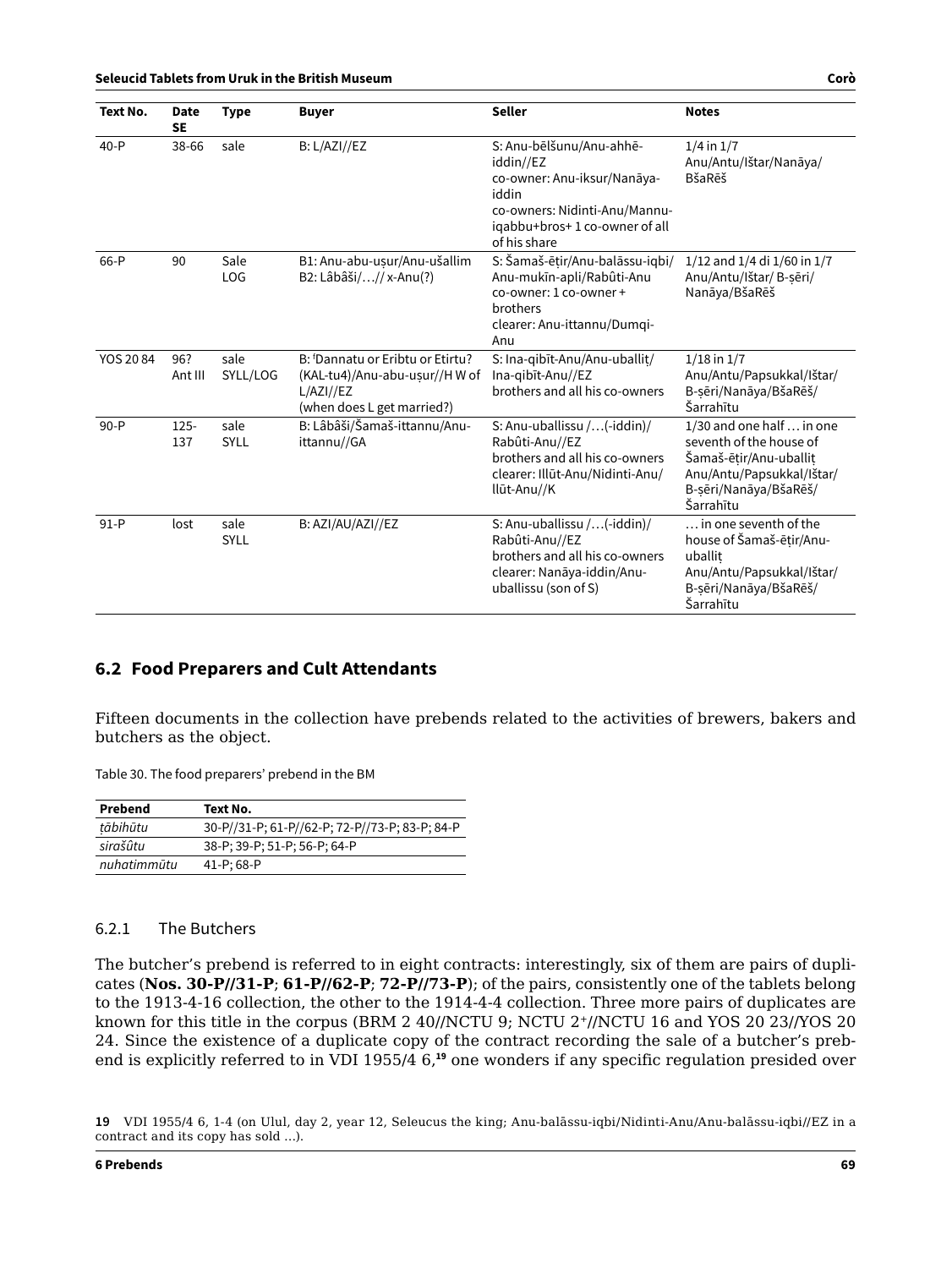its transfer that might explain the large number of duplicates involving this kind of title that have come down to us.

Table 31. Gods served by the prebendary butchers (BM only)

| Prebend  | Text No.                          | <b>Deities</b>                                                                                          |
|----------|-----------------------------------|---------------------------------------------------------------------------------------------------------|
| tābihūtu | $30 - P//31 - P$ :<br>$61-P/62-P$ | Anu, Antu, Ištar, B-sēri, Nanāya, BšaRēš, Šarrahītu                                                     |
|          | 72-P/73-P                         | Anu, Antu, Enlil, Ea, Papsukkal, Ištar, B-șēri, Nanāya, BšaRēš                                          |
|          | $83-P$                            | [Anu, Antu], Enlil, Ea, Sin, Šamaš, [Adad, Marduk, Papsukkal, Ištar, Nanāya, B-sēri], BšaRēš, Šarrahītu |
|          | 84-P                              | Anu, Antu, Enlil, Ea, Sin, Šamaš, Adad, Marduk, Papsukkal, Ištar, Nanāya, B-sēri, BšaR, Šarrahītu       |

According to the contracts in the BM collection, the prebendary butchers provided for the meals of different sets of gods, as shown in Table 31.

The tables of Anu, Antu, Ištar, Nanāya and Bēlet-ša-Rēš (and the gods of their temples) were the responsibility of the prebendary butchers from the beginning of the Seleucid period until the reign of Antiochus III: only a few documents from this same period include also Bēlet-ṣēri and Šarrahītu.**<sup>20</sup>**

**Nos. 83-P** and **84-P** (with YOS 20 49), provide the first examples of the addition of Enlil and Ea, and occasionally also Sin, Šamaš, Adad, Marduk, to the group; Bēlet-ṣēri is already a fixed member of the sequence. We have no evidence of the characteristics of the prebendary service of the butchers in the period between these three documents and the reign of Demetrius, since no contract is preserved. When information on the prebend is again available, the contracts show that the task is still performed in the service of the same large group of gods including Enlil and Ea but sometimes also Sin, Šamaš, Adad and Marduk.**<sup>21</sup>**

Until SE 66, members of the Ekur-zākir family appear almost exclusively as buyers of shares of the butcher's prebend; Anu-zēru-iddin, i.e. Lâbâši's father, acts as buyer in the first document in the series (VDI 1955/4 6); Lâbâši is the principal in five transactions and their duplicates (YOS 20 22; YOS 20 23//YOS 20 24; YOS 20 25; **Nos. 30-P//31-P**; YOS 20 29); Lâbâši's cousin (if our addition to the family tree is correct), i.e. Anu-zēru-iddin/Anu-māru-ittannu, is the protagonist of three contracts (TCL 13 236, TCL 13 237 and TCL 13 238). All except **Nos. 30-P//31-P** involve the butchering of the sacrificial meals offered to Anu, Antu, Ištar, Nanāya and Bēlet-ša-Rēš.

Contracts dated to SE 95-97, all feature as protagonist Kidin-Anu/Anu-ahhē-iddin/Nanāyaiddin//H, the well known member of the Hunzû family (in particular, the branch of the Hunzûs allied to the Luštammar-Adad; he was married to his cousin f Etirtu/Anu-uballiṭ); that he actually served as butcher in the temple seems to be confirmed by the fact that he takes over the task as lessee. In both the lease contracts where he is recorded, the service is offered to the tables of the main gods (Anu, Antu, Ištar, Nanāya and Bēlet-ša-Rēš), while the share he buys refers to those of Papsukkal and Šarrahītu, as well.**<sup>22</sup>**

The Ekur-zākirs are again attested in the generation after Lâbâši: shares of the butcher's prebend are bought by Lâbâši's son Anu-zēru-iddin (**Nos. 61-P//62-P**) and his grandson Nanāya-iddin (to the same generation belongs also YOS 20 49, where acting as principal is f Bēlessunu the wife of his most active grandson. It is not unlikely that f Bēlessunu's involvement in this area of specialisation is more a matter of the Hunzûs involvement in the butcher's service than of her in-laws).

When information on the title is again available, in the reign of Demetrius, we find a family of doorkeepers, members of the *kiništu* of the temple, not belonging to the traditional families of the city, who act in the contracts, buying and leasing out shares of the butcher's prebend from the hands of individuals stemming from the traditional clans of the city, including the Kurîs and the Kidin-Marduks (BRM 2 40//NCTU 09 and NCTU 02). The title is now attached to the service

**22** On Kidin-Anu see Doty 1977, pp. 240-242 and Corò 2005a, pp. 95-97, with bibliography.

**<sup>20</sup>** Note however TCL 13 238 where Bēlet-ṣēri replaces Ištar and Šarrahītu is not mentioned and OECT 9 32 where Papsukkal is recorded instead of Bēlet-ṣēri.

**<sup>21</sup>** Only one document, BRM 2 47, is an exception, referring to the butcher's service for Anu, Antu and Enlil only.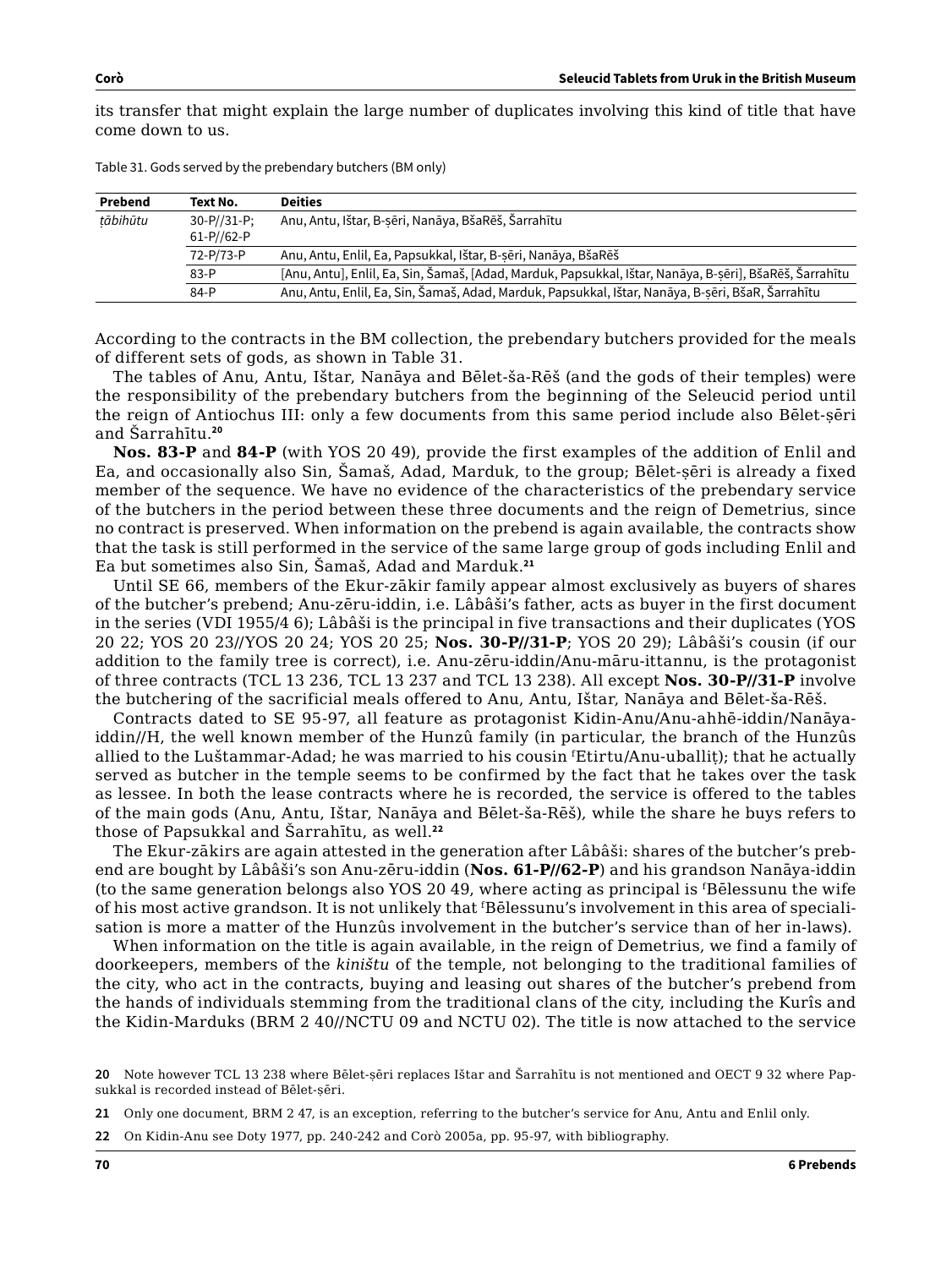of Anu, Antu and Enlil (only) in one (exceptional) case, i.e. BRM 2 47, while the longer sequences of gods (also the one including Sin, Šamaš, Adad and Marduk) occur in the others.**<sup>23</sup>**

#### 6.2.2 The Brewers

Only five contracts concerning the brewers's prebend are part of the BM collection. They add substantial information on the activity of the prebendary brewers of Uruk between the first century of the Seleucid Era and the beginning of the second.

In particular, since all of them involve either Lâbâši/AZI//EZ or his son Anu-zēru-iddin, they indicate that this branch of the Ekur-zākirs also had a stake in this area of specialisation, contrary to what we previously knew from the other documents in the Hellenistic corpus.

Members of this family were, in fact, underrepresented there, and acted as protagonists only in a very limited number of cases.**<sup>24</sup>**

| <b>Text</b>                   | Type  | date SE | <b>Buyer/Lessee</b> |  |
|-------------------------------|-------|---------|---------------------|--|
| $\frac{38-P}{39-P}$           | sale  | 38-66   | L/AZI//EZ           |  |
| the control of the control of | sale  | 38-66   | L/AZI//EZ           |  |
| $51-P$                        | lease |         | L/AZI//EZ (lessee)  |  |
| $\underline{56}$ -P           | sale  | 78      | L/AZI//EZ           |  |
| 64-P                          | sale  | 66-89   | AZI/L//EZ           |  |

Table 32. The brewer's prebend in the BM collection

Especially important among the BM tablets involving the brewer's prebend, as we have shown elsewhere,**<sup>25</sup>** is **No. 51-P**, a lease contract recording Lâbâši as lessee that demonstrates that he himself served at least as brewer in the temple.

We have no evidence of the earlier generations of the Lâbâši's family as prebendary brewers; at the present state of our knowledge they seem to have entered the brewers's business only with his best-known representative.

Earlier documents, dating to the coregency of Antiochus I and Seleucus, show that at the beginning of the Seleucid period, a certain Ubar/Anu-ahhē-iddin, an individual claiming descent from the Šumātis, had a marked interest in the brewer's prebend; he bought a couple of shares from the Hunzûs**<sup>26</sup>** but apparently did not perform the service himself, as a lease contract where he features as the lessor shows.**<sup>27</sup>**

The share that Ubar leases out is owned jointly with a certain Nanāya-iddin/Anu-uballiṭ; if he were the same Nanāya-iddin/Anu-uballiṭ mentioned in BRM 2 8 among the co-owners of the brewer's prebend sold in that contract, Nanāya-iddin would be the brother of the seller of that prebend (namely, Anu-ahhē-iddin/Anu-uballiṭ//SLU), that is to say a member of the Sîn-lēqe-unnīnī clan. Ubar would thus own his brewer's prebends jointly with individuals claiming descent from the Sîn-lēqe-unnīnīs, who, except for these examples, occur as principals in one other contract only (BRM 2 11), where a member of the family sells a share in the brewer's prebend to Lâbâši.

We have no more evidence of Ubar or members of his family other than in the documents discussed

**23** On Idat-Anu and the porters of Uruk see Doty 1977, pp. 271-307; McEwan 1981, pp. 54-55 and Corò 2005a, pp. 98-99. It is maybe worth noting that the share of butcher's prebend bought by Idat-Anu in SE 155 (NCTU2<sup>+</sup>//NCTU 16), that he himself leased out ten years later (VDI 1955/4, 8), involves the butcher's task for the meals of exactly the same set of gods.

**24** Namely, BRM 2 11 and YOS 20 36 (L/AZI//EZ); YOS 20 52 (AU/AZI/L//EZ).

**25** Corò 2005a, p. 79 and pp. 89-92.

**26** As shown by OECT 9 8 and OECT 9 65. On the date of these two documents, based on the reigning kings, the payment and the identity of the buyer, see Corò 2005a, p. 243, fn. 1.

**27** OECT 9 9 where Ubar leases out to Anu-abu-uṣur/Anu-zēru-iddin//H the brewer's service for days 1, 2, 3, 4 and 10, for a period of 3 years, in exchange for 'everything appertaining to the brewer's prebend that belongs to the Urukeans'.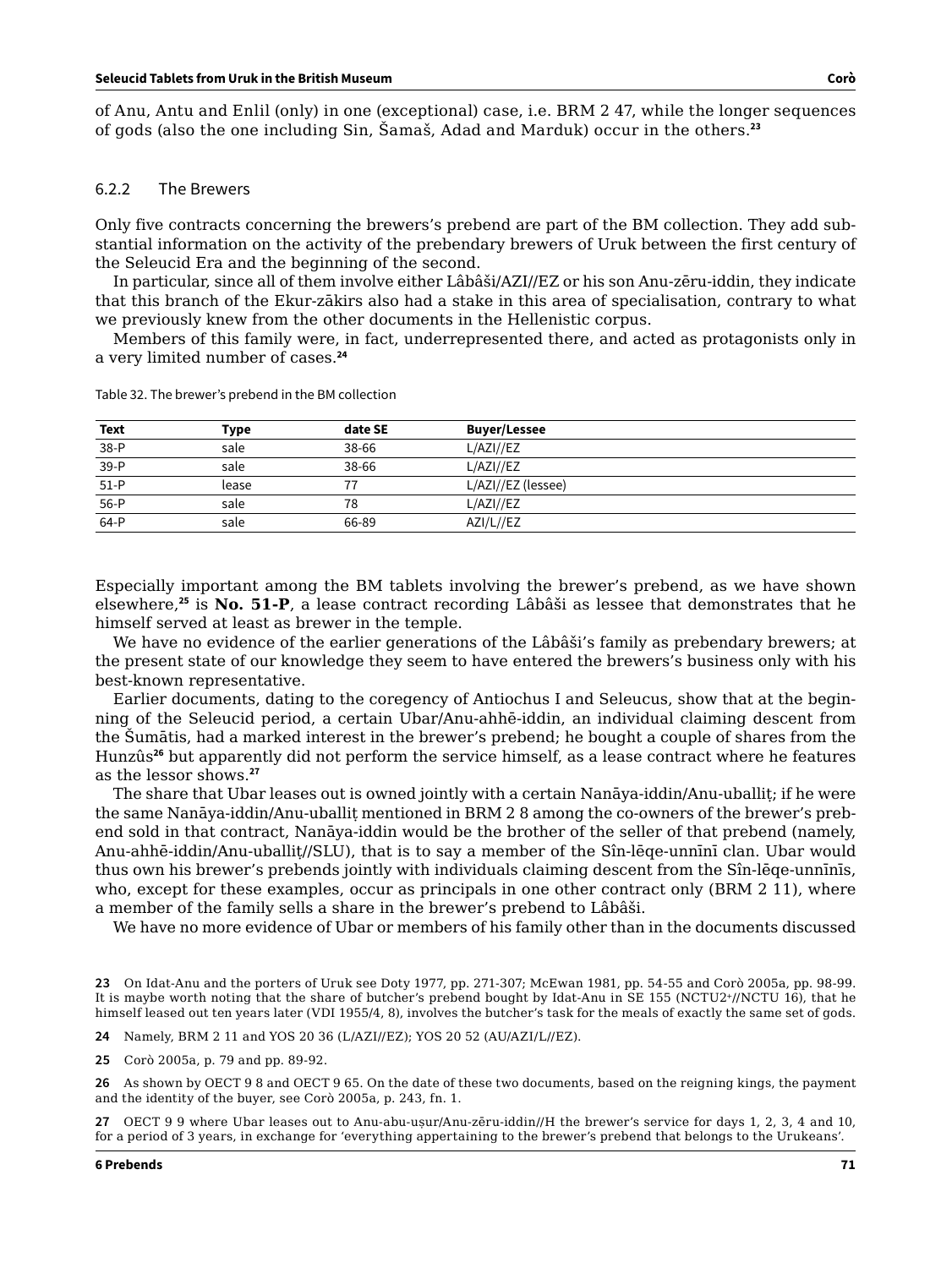above. The next pieces of evidence at our disposal are the contracts involving Lâbâši, his son Anuzēru-iddin, and his nephew Anu-uballiṭ on the one hand, and five tablets witnessing the activities of Kidin-Anu/Anu-ahhē-iddin/Nanāya-iddin//H, on the other; they seem to be active in this sector from the middle of the first century of the Seleucid Era until approximately the first (or first two) decades of the second. Kidin-Anu accumulated shares in the brewer's prebend but he did not perform the related service since, as we have shown elsewhere, he was a butcher.**<sup>28</sup>**

The prebendary brewers of this period served at the altars of Anu, Antu, Ištar, Nanāya and Bēletša-Rēš. The first contract mentioning a different set of deities is the one involving Lâbâši's nephew in SE 108.

Table 33. Deities in brewer's prebends**<sup>29</sup>**

| <b>Deities</b>                                                                                         | Text No.                                                                                                         |
|--------------------------------------------------------------------------------------------------------|------------------------------------------------------------------------------------------------------------------|
| Anu, Antu, Ištar, Nanāya, BšaRēš                                                                       | BRM 28; OECT 99; OECT 919; OECT 920; OECT 923; OECT 9<br>30//31; OECT 9 34//35; OECT 9 65; BRM 2 11; 56-P; 39-P; |
| Anu, Antu, Papsukkal, Ištar, Nanāya, BšaRēš, Šarrahītu                                                 | <b>BiMes 24 12</b>                                                                                               |
| Anu, Antu, Ištar, Nanāya, BšaRēš, Šarrahītu                                                            | TCL 13 245                                                                                                       |
| Anu, Antu, Enlil, Ea, Sin, Šamaš, Adad, Marduk, Papsukkal, Ištar,<br>B-sēri, Nanāya, BšaRēš, Šarrahītu | OFCT 961                                                                                                         |
| Broken sequences                                                                                       | OECT 9 8; YOS 20 36; OECT 9 69; 51-P; 38-P; 64-P; VS 15 10; YOS 20 52                                            |

Here again, as in the case of the butcher's prebend, we are confronted with a gap in the documentation, covering the period between the coregency of Anticohus III and his son Antiochus and that of Antiochus IV and his son: when evidence on the brewer's prebend is again available, in 141 SE, the number of deities served by the prebendary brewers may include Papsukkal and/or Šarrahītu, while they are responsible for a much larger group of deities (including Enlil and Ea but also Sin, Šamaš, Adad and Marduk) in the reign of Demetrius.

The sons and a nephew of Kidin-Anu are still acting in the contracts concerning the title dated to the later period, some selling and others buying shares in the title; all the transactions in which they are involved are carried out between individuals claiming their ancestry from either the Hunzûs or the Ekur-zākirs: however while on the side of the Hunzûs they are still direct relatives of Kidin-Anu, no traces of the Lâbâši branch of the Ekur-zākirs may yet be detected.

# 6.2.3 The Bakers

The evidence on the prebendary bakers within the BM collection is very limited (only two contracts, one of which is the duplicate of VDI 1955/4, 7): this reflects the general make-up of the collection, where also the evidence concerning this title is scanty (seven documents in total).

| Text              | Type | Date SE  | <b>Buyer/Lessee</b> |
|-------------------|------|----------|---------------------|
| 41-P              | sale | 33-63    | L/AZI//EZ           |
| 68-P//VDI 1955/47 | sale | ٩q<br>-- | NI and AU/AZI/L//EZ |

Table 34. Brewer's prebend in the BM collection

**Nos. 41-P** and **68-P**//VDI 1955/4 7 both record the purchase of shares in the baker's prebend by members of the Lâbâši family, as detailed in Table 31. Apart from them, only YOS 20 58 involves

**28** Corò 2005a, pp. 87-88 and pp. 95-97.

**29** It is plausible that all the documents dating earlier than 100 SE where the sequence is not preserved in its entirety (or at all) originally exhibited a short standard sequence including Anu, Antu, Ištar, Nanāya and Bēlet ša Rēš, OECT 9 08; YOS 20 36; OECT 9 69; **Nos. 51-P**; **38-P**; **64-P**. VS 15 10 and YOS 20 52, dating later, feature a longer one, that according to what remains of them does not correspond to any of the two long ones included in the Table.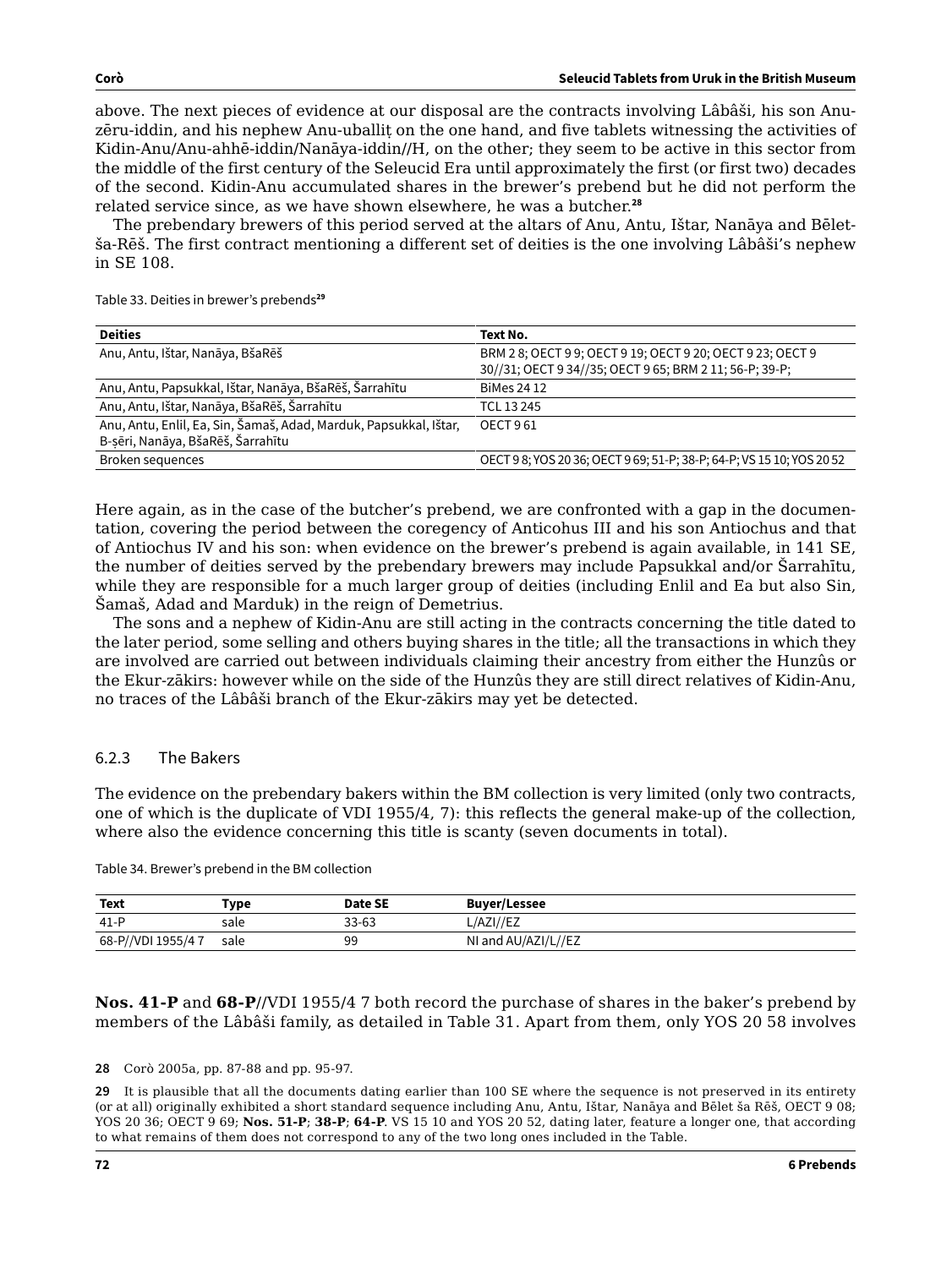a member of the same family, namely f Bēlessunu, the wife of AU/AZI/L//EZ. Neither earlier, nor later generations of this branch of the Ekur-zākir are known to have operated in this field.

Interestingly, all the extant documents have either Kidin-Anu/AAI/NI//H or a member of his family as buyer: he acts in OECT 9 28 and 64; his wife f Eṭirtu in OECT 9 15 and his nephew's wife (also named f Eṭirtu) in RIAA 297. It is not sure if the <sup>f</sup> Bēlessunu/Kidin-Anu the wife of Anuahu-ittannu/Ša-Anu-iššu/Tanitti-Anu//H who acts in YOS 20 50 is 'our' Kidin-Anu's daughter.

It is worth noting that, despite the small number of documents available for this title, their chronological distribution is in line with what we have already observed for the butcher's and brewer's prebends; there is in fact a gap in the documentation between the first decade of Seleucid domination (the last dated tablet going back to SE 109) and SE 160, in the reign of Demetrius I. Also the gods to whom the service is offered follow the same trend as noticed above.

Moreover, as we have observed for the brewer's prebend, while the Lâbâši branch of the Ekurzākirs is no longer active in the later contracts, members of the family of Kidin-Anu are still serving as prebendary bakers in the reign of Demetrius. Should we see in this the reflection of some structural change that occurred during the undocumented period?

# **6.3 Service Personnel**

### 6.3.1 The Temple Attendants

The prebend of the temple attendant (*gerseqqû*) is well represented in the BM collection: the six contracts (and a duplicate) housed in London amount to almost half the documents in the corpus involving this title.**<sup>30</sup>**

The dated documents may be divided into two main groups: the first group includes tablets dating from SE 18 to SE 56; the second comprises those ranging in time between SE 108 and 120. No document later than SE 119 bearing on the temple attendants' prebend has come down to us.

| Text No.   | Type | Date SE | <b>Buver</b>                                                               |
|------------|------|---------|----------------------------------------------------------------------------|
| $4-P$      | sale | 18      | AZI/NI//EZ                                                                 |
| $8-P$      | sale | 33      | L/AZI//EZ                                                                  |
| $18-P$     | sale | 44      | L/AZI//EZ                                                                  |
| $22-P$     | sale | 47-49   | <sup>f</sup> Nuptis and Ana-rabûti-Nanāya/Anu-balāssu-iqbi/Anu-iqīšanni//K |
| $23-P$     | sale | 50      | L/AZI//EZ                                                                  |
| 87-P//88-P | sale | 120     | Nidinti-Anu/Anu-abu-usur/Nidinti-Anu//H                                    |

Table 35. The temple attendant's prebend in the BM

Five out of the six tablets in the BM collection belong to the first group: Lâbâši and his father feature as buyers in four of them. **No. 22-P**, while neither featuring Lâbâši nor his father as protagonists, may be connnected to the dossier; there is a chance, in fact, that it is the act preceding the transaction carried out in **No. 23-P**. Here, in fact, Lâbâši buys a share for days 9-13 of the *gerseqqûtu* prebend from f Nuptis and Ana-rabūti-Nanāya/Anu-balāssu-iqbi/Anu-iqīšanni//K: co-guarantor for the purchase is the two women's father. The two women bought almost the same prebend (with the exception of day 13) out of their grandfather Anu-iqīšanni, for exactly the same price, a couple of years earlier, as recorded in **No. 22-P**:

Anu-iqīšanni/Ina-qibīt-Anu//K voluntarily sold to <sup>f</sup> Nuptis and f Ana-rabûti-Nanāya/Anu-balāssu-iqbi, his son, 1/3 of a day, in days 9, 10, 11 and 12, his *gerseqqûtu* prebend before Anu, Antu, Ištar,

**<sup>30</sup>** See Corò 2005a, p. 191, to which YOS 20 51 and YOS 20 55 may now be added. On the *gerseqqûtu* prebend Doty 1977, p. 128; McEwan 1981, pp. 85-87; Pirngruber, Waerzeggers 2011, p. 119.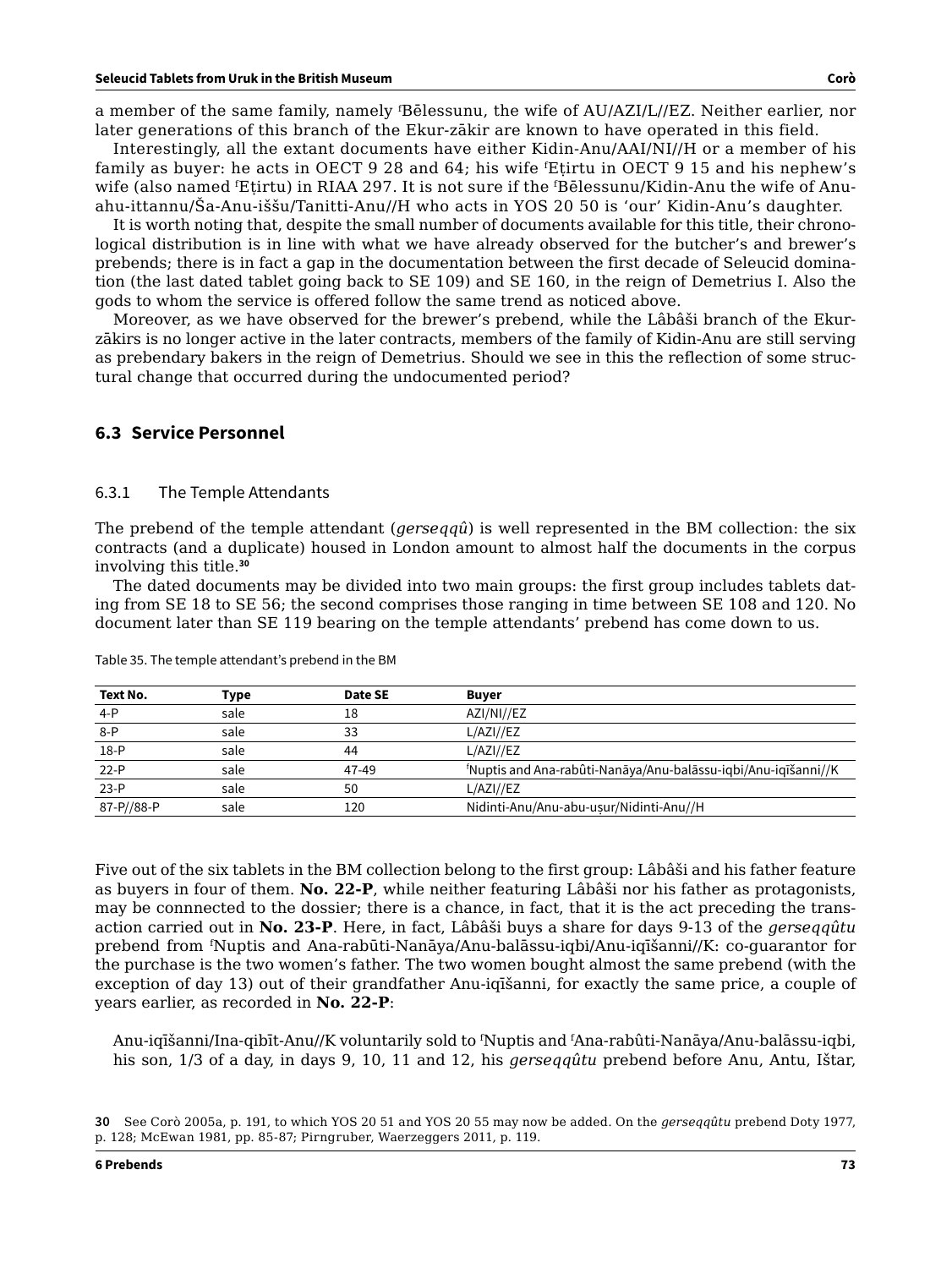Nanāya, Bēlet-ša-Rēš and all the gods of their temple, which is monthly throughout the year, the *g.* and *eš*. offerings and whatever appertains to that *gerseqqûtu* prebend, which is with his coowners, for 10 š of silver, g.q. staters of Antiochus, as the full price. […] Should a claim arise with regard to that *gerseqqûtu* prebend, Anu-iqīšanni will clear it up to 12-times and will give to <sup>f</sup> Nuptis and f Ana-rabûti-Nanāya/Anu-balāssu-iqbi, his son. 1/3 of a day in days 9, 10, 11 and 12, that *gerseqqûtu* prebend, belongs to 'Nuptis and 'Ana-rabûti-Nanāya/Anu-balāssu-iqbi/Anu-iqīšanni […].

Lâbâši purchased another share of this prebend, for exactly the same days 9-13, from the hands of another woman, also stemming from the Kurîs, named <sup>f</sup> Taddin-Ištar (**No. 8-P**). She is the daughter of another Lâbâši and, as we know from **Nos. 10-P//11-P** (SE 37) the wife of Anu-bēlšunu/Mukīnapli//K. At the time the transaction recorded in **No. 8-P** was concluded she was probably not yet married, since her husband is not mentioned in her onomastic chain. Should we see a specific strategy behind Lâbâši's involvement in document having women as sellers? On the present state of our knowledge this question remains unanswered.

**No. 23-P** is the latest document recording the Ekur-zākirs' participation in contracts concerning the *gerseqqûtu* prebend. On the basis of the available evidence, it seems that his family's interest in this profession did not reach very far beyond, since none of Lâbâši's sons and nephews is involved in the contracts stemming from the second group.

In addition, **Nos. 22-P** and **23-P** are also the only extant examples of the *gerseqqû* service being offered to Anu, Antu, Ištar, Nanāya, Bēlet ša Rēš; all the others, in fact, include also Bēlet-ṣēri and Šarrahītu, while those of the second group may even refer to larger groups of deities.

It is worth stressing that Kidin-Anu/Anu-ahhē-iddin, who also appeared prominently in addition to Lâbâši and his family members in the dossiers concerning the prebendary food preparers, is never involved in transactions regarding the temple attendant's service.

The contracts in the second group, all dating between SE 108 and 120, show a somewhat different scenario: a certain Lâbâši/Ina-qibīt-Anu/Ištar-šuma-ēreš//Ahhūtu is the buyer of a share in the *gerseqqûtu* prebend in VS 15 18 and YOS 20 51; Anu-bēlšunu/Nidinti-Anu//SLU**<sup>31</sup>** acts in YOS 20 55 and CM 12 06//VS 15 32. **Nos. 87-P//88-P** feature Nidinti-Anu/Anu-abu-uṣur/Nidinti-Anu//H.

The days of service to which the title is attached are now completely different, and include day 1, 24 and 30; 2 and 30; day 27, whereas among the gods Papsukkal is now added to Anu, Antu, Ištar, Bēlet-ṣēri, Nanāya, Bēlet-ša-Rēš, Šarrahītu and longer sequences, including Enlil, Ea, Sin, Šamaš, Adad, Marduk are recorded.

The information comes to a halt with SE 120, the date of the latest document of the group.

# 6.3.2 The Arranger of the Sacrificial Table

The only reference in the Hellenistic corpus from Uruk to the prebend of the arranger of the sacrificial table (*mubannû*) is preserved in **No. 10-P** and its duplicate **No. 11-P**, both part of the BM collection.

| Text        | Tvpe | date SE | <b>Buver</b>                                             |
|-------------|------|---------|----------------------------------------------------------|
| $10-P/11-P$ | sale | ັ       | fTaddin-Ištar/Lâbâši/K<br>W of Anu-bēlšunu/Mukīn-apli//K |

Table 36. Prebend of the arranger of the sacrificial table

The name of the prebend, which is consistently spelled syllabically in the two documents, has proven especially important, as we have shown elsewhere, for settling the *vexata quaestio* of the reading of the logogram ŠITIM as *itinnu* in prebend-related texts from Uruk, confirming the existence of two separate prebends for the builder (*itinnu*) and the arranger of the sacrificial table in the corpus.**<sup>32</sup>**

**<sup>31</sup>** On this individual and the documents in which he is mentioned, also including canonical tablets, see Wallenfels 1998, pp. 36-37.

**<sup>32</sup>** See Corò 2005a, pp. 110-111, with bibliography; to which add Baker 2005. On the *mubannû* in the cultic texts from Hellenistic Uruk see Linssen 2004, p. 143.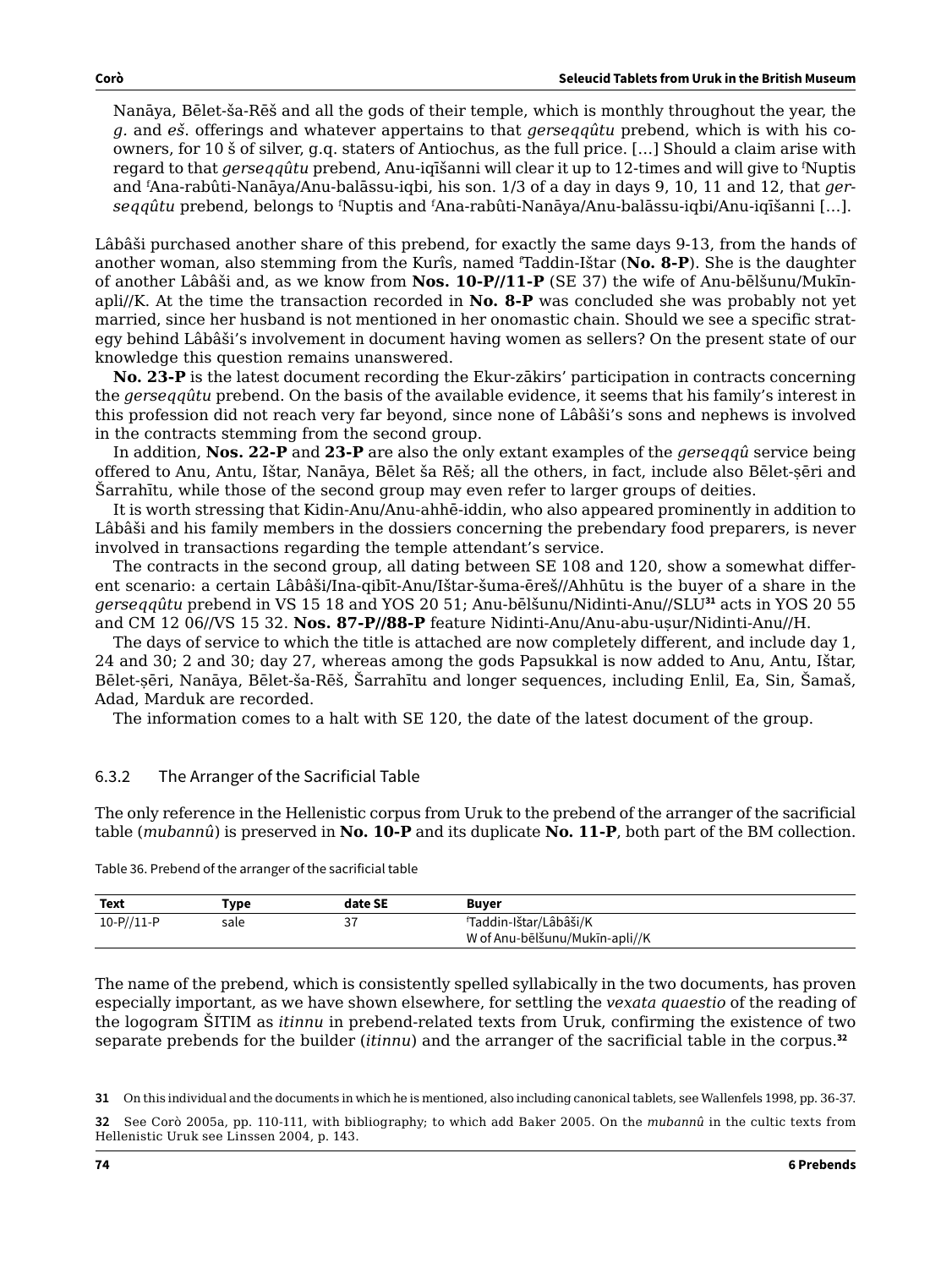Since **Nos. 10-P//11-P** is the only reference to the *mubannûtu* prebend in the corpus, it is difficult to generalise from it. However, a number of interesting features emerge from a detailed examination of the contract.

First among them is that the buyer is a woman and in particular the same f Taddin-Ištar/Lâbâši/K whom we encountered before (**No. 8-P**) selling L/AZI//EZ a share in the *gerseqqûtu* prebend. When **Nos. 10-P//11-P** was drafted, f Taddin-Ištar/Lâbâši/K was already married to Anu-bēlšunu/Mukīnapli//K and the contract sees her buying the prebend from her husband. The prebend is held together with a number of individuals, who are all mentioned by name, as co-owners (as detailed in Table 37).

#### Table 37. Details of **Nos. 10-P//11-P**

| Text               | Share     | Davs     | Price   | Co-owners                                                                                                                                                              |
|--------------------|-----------|----------|---------|------------------------------------------------------------------------------------------------------------------------------------------------------------------------|
| $10 - P // 11 - P$ | $1/2$ dav | $9 - 13$ | $1/3$ m | 1. Nidinti-Anu/Anu-balāssu-igbi//Ah<br>2. Kidin-Anu/Anu-abu-usur<br>3. Anu-ahhē-iddin/Anu-abu-usur<br>4. Anu-zēru-iddin/Anu-balāssu-igbi<br>5. Šibgat-Bēl(/Rihat-Bēl?) |
|                    |           |          |         |                                                                                                                                                                        |

Probably three of them occured together as co-owners of the share in the *gerseqqûtu* prebend that f Taddin-Ištar sold to Lâbâši earlier on (**No. 9-P**), as one can see from the following Table:

#### Table 38. Details of **No. 9-P**

| <b>Text</b> | Share     | <b>Davs</b> | <b>Price</b> | Co-owners                          |  |
|-------------|-----------|-------------|--------------|------------------------------------|--|
| $8-P$       | $1/2$ day | $9 - 13$    | $1/3$ m      | 1. /Nidinti-Anu//Ah                |  |
|             |           |             |              | 2. Kidin-Anu/ $\ldots$             |  |
|             |           |             |              | 3. Anu-ahhē-iddin/Anu-abu-usur     |  |
|             |           |             |              | 4. Anu-zēru-iddin/Anu-balāssu-igbi |  |

The contract involving f Taddin-Ištar is the only piece of evidence for the *gerseqqûtu* prebend that gives the full names of the co-owners, instead of simply mentioning them in passing as 'all the brothers and co-owners'.

The similarities between the two documents encompass also the days of service, the price and the share sold (as well as some of the witnesses to the transactions): one wonders if we are not dealing with the same title in both cases. But why use two different names? The Babylonian origin of the scribe of **Nos. 10-P//11-P** (suggested by his personal name) might offer an answer to our question. The *mubannûtu* prebend, in fact, is well known in Babylon: it would thus not be unexpected that a Babylonian scribe used a term more familiar to him to describe the office of the arranger of the sacrificial table, instead of the Urukean variant *gerseqqûtu*, that must have sounded odd to his ears. If this were the case, we would also have explained what exactly the role of the *gerseqqû* was in the prebendary system of Uruk.

# **6.4 Combined Titles: the Baker and Miller's Prebend**

Only one contract (**No. 19-P**) in the BM collection involves a combined title, namely that of baker and miller (*nuhatimmūtu u ararrūtu*), that with OECT 9 62 makes up two known examples of this type of prebend in the corpus. The two contracts date more than one hundred years apart; interestingly, both are leases. The similarities between the two documents, however, stop here, as evidenced in the following Table 39.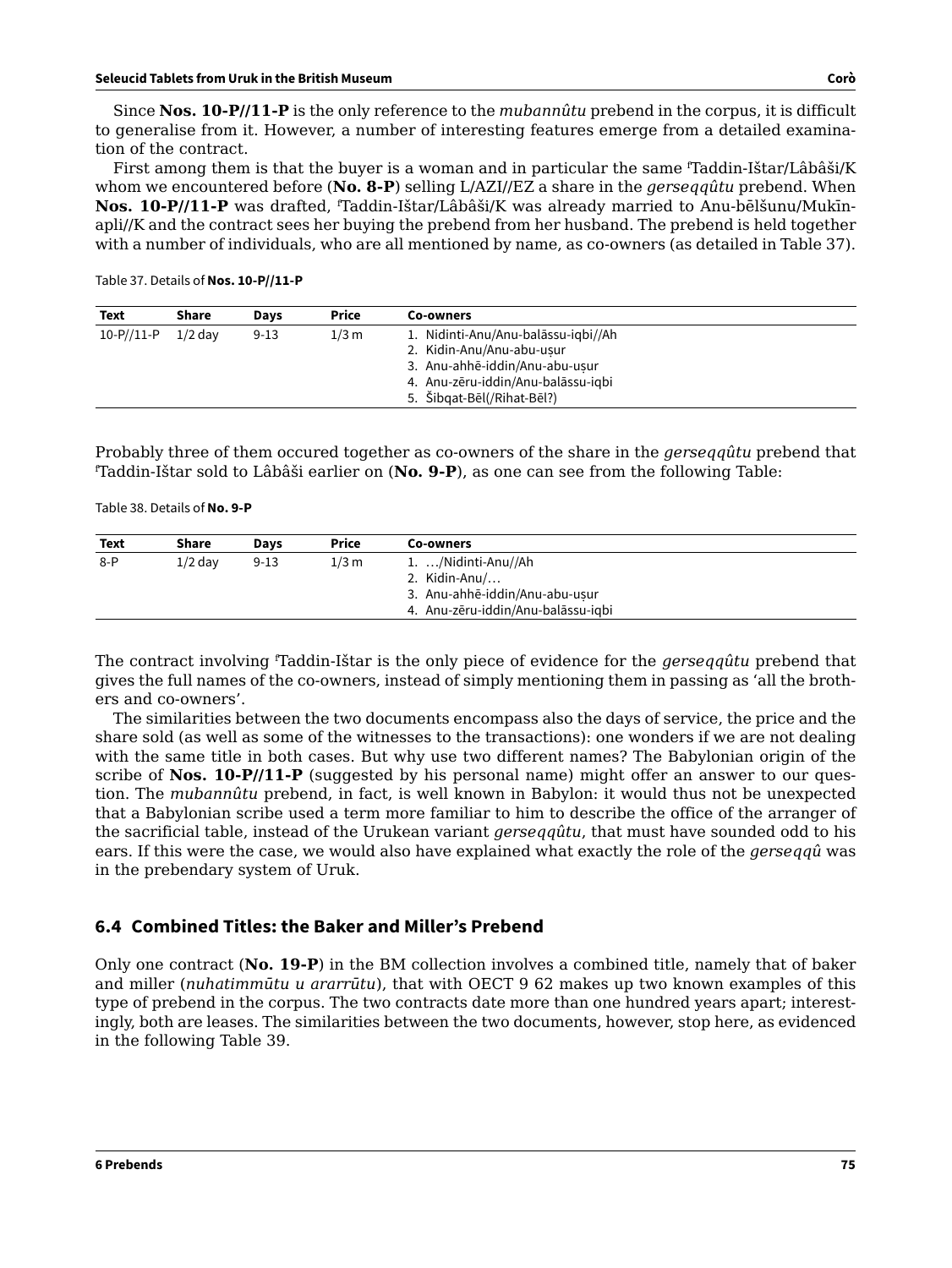|              | <b>No. 19-P</b>                                                                        | <b>OECT 962</b>                                                                                                                                                                                            |  |  |
|--------------|----------------------------------------------------------------------------------------|------------------------------------------------------------------------------------------------------------------------------------------------------------------------------------------------------------|--|--|
| share/day    | $1/6$ in day 5<br>$1/3$ in 14                                                          | 1/3 of day in days 2, 3, 19 (with equivalent in grain)                                                                                                                                                     |  |  |
| gods         | Anu, Antu, Ištar, Bēlet-sēri, Nanāya, BšRēš                                            | Anu, Antu, Enlil, Ea, and the great gods                                                                                                                                                                   |  |  |
| duration     | 5 years                                                                                | 10 years                                                                                                                                                                                                   |  |  |
| lessor       | L/AZI//EZ                                                                              | Mušallim-Anu/Anu-abu-usur//H, treasurer of the temple<br>of Uruk                                                                                                                                           |  |  |
| lessee       | Kītu-Anu/Nidinti-Anu/Anu-mukīn-apli//K<br>Anu-ahhē-iddin/Nidinti-Anu/Anu-mukīn-apli//K | Nidinti-Anu/Anu-zēru-iddin/Kidin-Anu//H                                                                                                                                                                    |  |  |
| counterpart  | miller's(?) share and rigitu                                                           | miller's share and rigitu + grain (for the <i>nuhatimmu</i> )                                                                                                                                              |  |  |
| guarantor    | their father                                                                           | lessee                                                                                                                                                                                                     |  |  |
| warranties   | performance<br>no interruption                                                         | performance<br>no interruption<br>comply with deadlines                                                                                                                                                    |  |  |
| restrictions | n/a                                                                                    | Lessor: no power of disposition; no transfer (or invalid)                                                                                                                                                  |  |  |
| penalties    | n/a                                                                                    | Lessor: 10 š/day in case of transfer w/o contestation<br>Lessee: 10 š/day in case of interruption or not complying<br>with deadlines + penalties established by rab ša rēš āli<br>and <i>puhru</i> of Uruk |  |  |

Table 39. Comparison between **No. 19-P** and OECT 9 62

In **No. 19-P**, Lâbâši/AZI/EZ leases out the title for days 5 and 14, to two brothers, Kittu-Anu and Anu-ahhē-iddin, from the Kurîs, for a period of five years; the service is performed for the altars of Anu, Antu, Ištar, Bēlet-ṣēri, Nanāya, Bēlet ša Rēš.**<sup>33</sup>** The lessees' father guarantees for his sons the performance and uninterrupted service, while they remain responsible for paying to Lâbâši the shares in the meat cuts connected to the title that represent the counterpart for the lease. No restriction nor penalties apply to the contract.

Conversely, the document drafted in the time of Demetrius I (OECT 9 62) includes a detailed description of the restrictions and related penalties applying to both the lessor and the lessee in case they do not comply with the requirements stated in the agreement. These are quantified in money/ day and amount to the fixed sum of 10 š per day. The penalties are straightforward and do not require the intervention of any judicial body if the lessor acts against any of the restrictions applying to the agreement; conversely, they amount to the fixed daily sum plus an extra in case the lessee does not comply with his contractual obligations.

The *rab ša rēš āli* and the *puhru* of Uruk are the authorities responsible for quantifying the penalties incumbent on a failing lessee. One should note that the lessor is here a member of the temple board, being qualified as the treasurer of the temple of Uruk and this might be the reason why the pronouncement of the *rab ša rēš āli* and the *puhru* of Uruk was required; a similar case is recorded in BRM 2 47, a lease of a butcher's prebend, where also the two bodies are mentioned and the lessor is a member of the temple board (Dumqi-Anu, "from the *kiništu* of the temple").**<sup>34</sup>**

# **6.5 The Prebends in the 'Palace of the Steppe', the Temple of the '***hallatu***-orchard'**

Shares in the prebend associated with the cult of Bēlet-ṣēri are the object of four documents (plus a duplicate) within the BM collection: all of them are sales.

As Table 40 shows,**<sup>35</sup>** the title is referred to in different ways, either as the prebend "in the Palace of the Steppe, the temple of the *hallatu*-orchard", or as the prebend "in front of Bēlet-ṣēri in the *hallatu*orchard", or again as the prebend 'in the *hallatu*-orchard, the Edusaggara, the temple of Bēlet-ṣēri'.

**33 No. 10-P** is the only document where L/AZI//EZ appears as the lessor.

**34** On this see also Monerie 2018, p. 361.

**35** Due to the fragmentary state of preservation of the tablet, the name of the reference to Bēlet-ṣēri only recorded in NCTU 23 has not been included in the Table.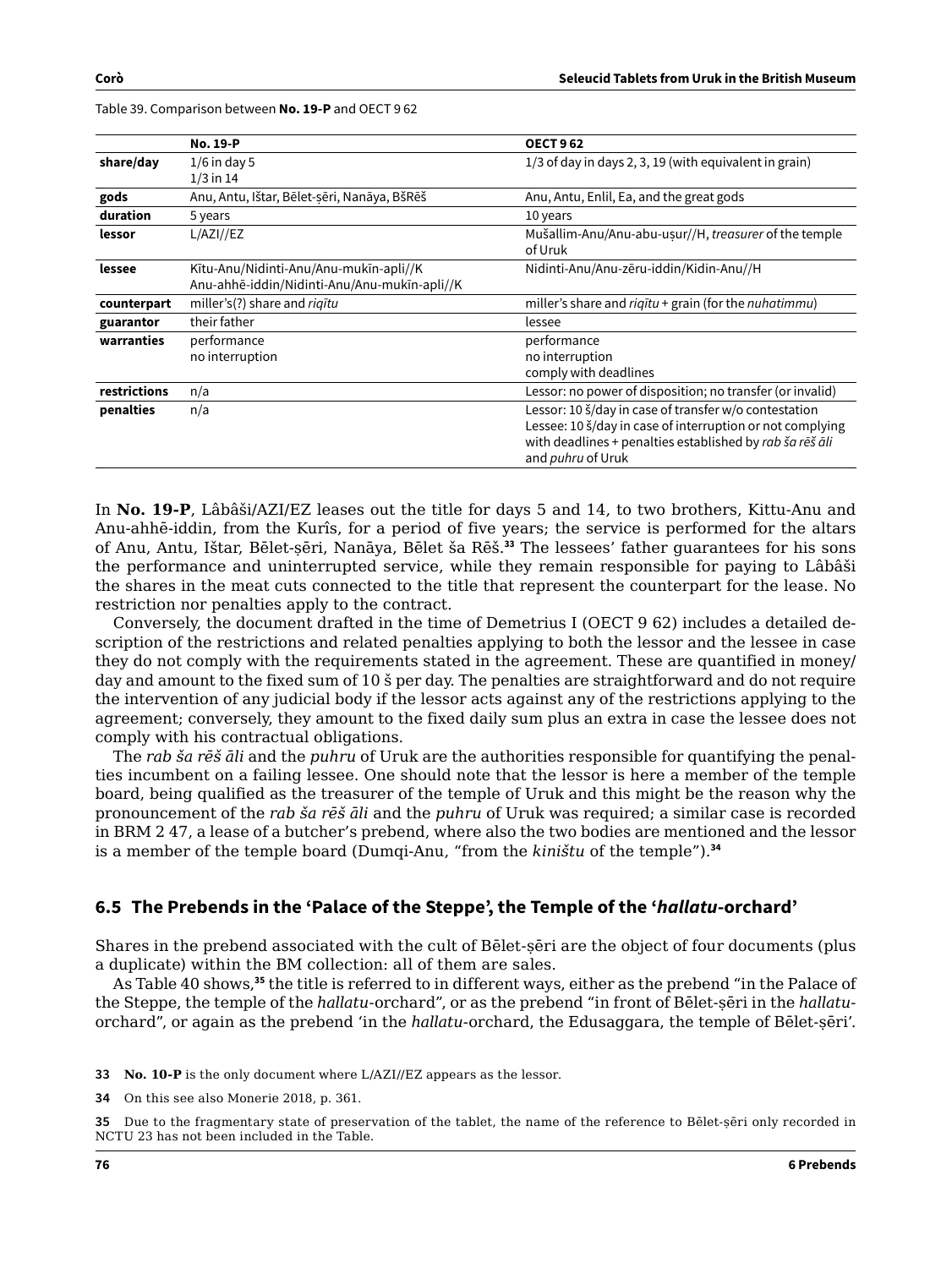#### **Seleucid Tablets from Uruk in the British Museum Corò**

The same names are known from the other references to the prebend in the Hellenistic corpus from Uruk. In one text in the corpus (BRM 2 12), however, the description 'in the Palace of the Steppe, the temple of the *hallatu*-orchard' alternates with a longer version including 'in front of Bēlet-ṣēri'; this suggests that the first is short for the full name of the title, i.e. 'in the Palace of the Steppe, the temple of the *hallatu*-orchard, in front of Bēlet-ṣēri', so that the two may be considered the same.

Another example from the corpus refers to the prebend as that 'in the *hallatu*-orchard', with no further addition (VS 15 04). It is plausible that this is the shortest version for either of the other two descriptions.

| <b>Name</b>                                                      | Text No.              | <b>Year SE</b> | Days            |
|------------------------------------------------------------------|-----------------------|----------------|-----------------|
| In the <i>hallatu</i> -orchard                                   | VS 1504               | 36             | $15 - 21$       |
| Palace of the Steppe, the temple of the hallatu-orchard          | <b>BRM 212</b>        | 48             | 6               |
| (in front of Belet-seri)                                         | No. 25-P              | 46-51          | 4; 11-12; 14-21 |
| in front of Bēlet-sēri in the hallatu-orchard                    | <b>BRM 04</b>         | 29             | $25 - 26$       |
|                                                                  | WZJ 19                | 48             | $25 - 27$       |
|                                                                  | No. 47-P//48-P        | 74             | $11 - 12$       |
|                                                                  | No. 53-P              | 66-76          | 16-21           |
| in the hallatu-orchard, the Edusaggara, the temple of Belet-seri | No. 94-P //TCL 13 244 | 132            | 28              |

Table 40. Names for the prebend connected with the cult of Bēlet-sēri

While all examples clearly refer to the cult of Bēlet-ṣēri and to its location in the *hallatu*-orchard, the name of the temple varies: this is called the 'Palace of the Steppe' in the earlier documents (with the exception of VS 15 04), but Edusaggara in **No. 94-P**//TCL 13 244. Since this document dates to the reign of Seleucus IV, some 80 years later than the others, it is possible that the late reference reflects a change of some kind in the organisation of the goddess' cult at Uruk, that included the new name for the temple.**<sup>36</sup>**

As Table 38 shows, out of the four (and a duplicate) documents in the BM collection, two have Lâbâši as buyer **Nos. 47-P//48-P** and **53-P**), and one features his great-nephew Anu-zēru-iddin (**No. 94-P**// TCL 13 244). We know from the corpus that in addition to those recorded in these contracts, Lâbâši and his father purchased more shares of this title: in particular, he himself bought a share of day 6 in in SE 48 (BRM 2 12) **<sup>37</sup>** and his father Anu-zēru-iddin one for days 25 and 26 in SE 29 (BRM 2 4).

Table 41. Prebend of Bēlet-ṣēri in the BM collection

| <b>Name</b>                                                              | Text No.          | <b>Year SE</b> | <b>Davs</b> | <b>Buver</b>             |
|--------------------------------------------------------------------------|-------------------|----------------|-------------|--------------------------|
| Palace of the Steppe, the temple of the <i>hallatu</i> -orchard          | $25-P$            | 46-51          | 4           | Anu-uballit/Nidintu-Anu/ |
|                                                                          |                   |                | $11 - 12$   | Anu-zēru-lišir/H         |
|                                                                          |                   |                | 14-21       |                          |
| in front of Belet-seri in the hallatu-orchard                            | 47-P//48-P        | 74             | $11 - 12$   | L/AZI/EZ                 |
|                                                                          | $53-P$            | 66-76          | $16-21$     |                          |
| in the <i>hallatu</i> -orchard, the Edusaggara, the temple of Belet-seri | 94-P //TCL 13 244 | 132            | 28          | AZI/AU/AZI//EZ           |

In Neo-Babylonian Uruk the *hallatu* was a special type of orchard under the responsibility of the prebendary *rab banê*s, who had to supply the tables of the gods with its products and enjoyed particular rights over it. In the Seleucid period evidence for these orchards is absent, with the exception of its occurrence in the names of the prebend analysed so far; reference to the *rab banûtu* is also scanty: arable land belonging to the "estate of the *rab banûtu"* is mentioned once as the eastern

**36** The Edusaggara might also be mentioned in BiMes 24 12: 3-4 where the combined title of 'temple-enterer and butcher in the *hallatu*-orchard, in the Edusaggara, the temple of Bēlet-ṣēri' is mentioned. It must be noted that this document dates to 162 SE, thus confirming the idea that this was the new name of the goddess' temple. On the name of the temple see George 1993, p. 78, no. 192.

**37** The text is BRM 2 12: see Corò 2005a, pp. 412-413.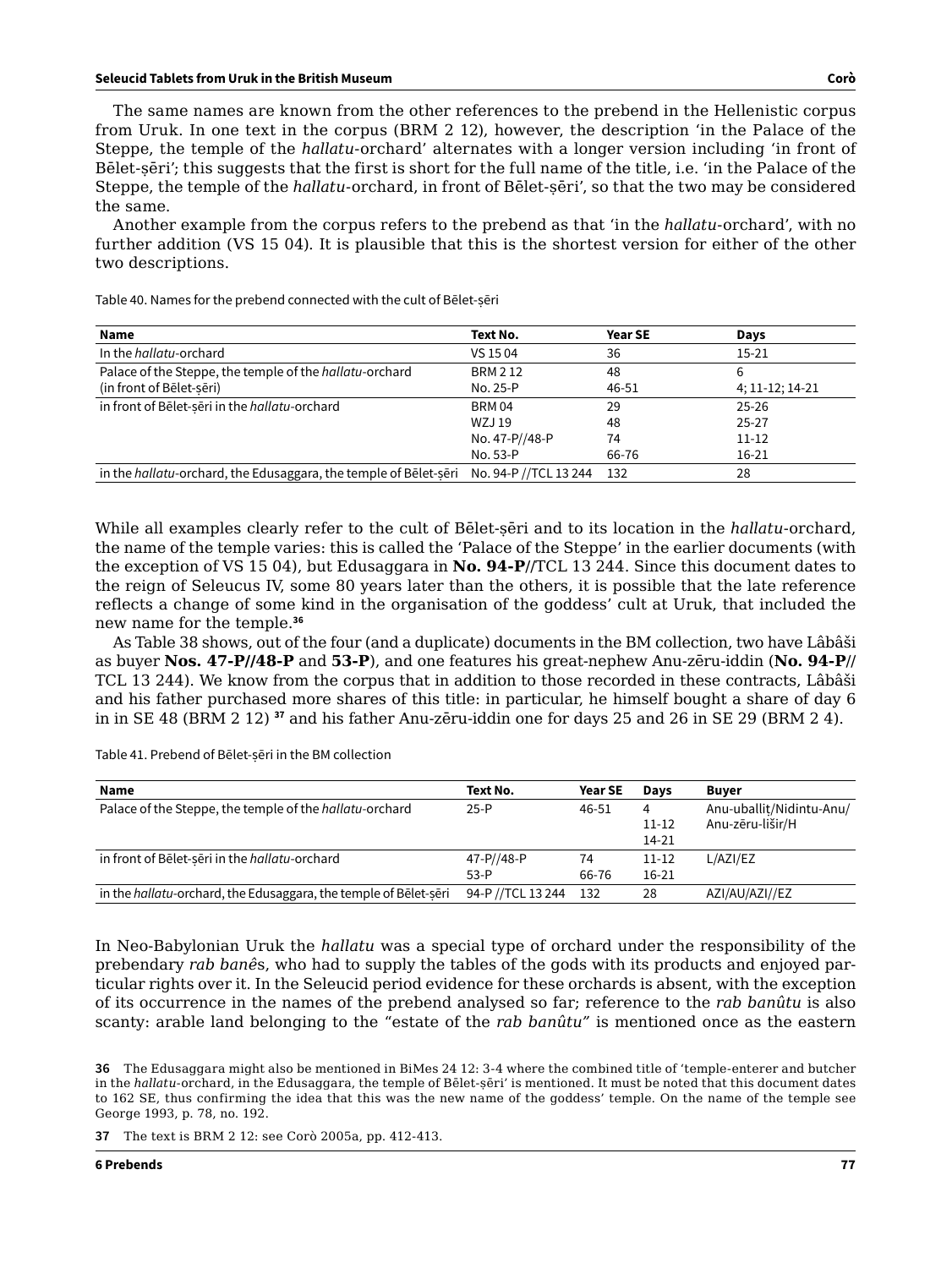border of a field purchased in **No. 16-AL** and a single sale of a *rab banûtu* prebend occurs in the corpus (BRM 2 13, dated to SE 49).

Interestingly, the two documents are clearly interconnected: the field described in **No. 16-AL** is purchased by Lâbâši's father and besides adjoining the arable land of the estate of the *rab banûtu* to the east, it also adjoins, to the south, the arable land of 'the estate of Lâbâši and his brothers'. As we have shown above, Lâbâši/AZI//EZ himself bought arable land, partly tenured property of the temple, in the same area, i.e. that of bank of the moat and the city wall of Uruk; we cannot thus exclude that the arable land of 'the estate of Lâbâši and his brothers', was his own; this would be located not far away from the fields of the prebendary gardeners. Now, if one considers that Lâbâši/AZI//EZ is also the buyer of the only *rab banûtu* prebend attested in the corpus, the idea that he had some interest in the activities of the prebendary gardeners, if not that he and his family were among the prebendary gardeners of the temple, would not be so unlikely.

The purchases of prebends connected to the cult of Bēlet-ṣēri in the *hallatu*-orchard by Lâbâši and his father must be interpreted in the same light: they would show that the disappearance of the *rab banûtu* prebend from the corpus did not mean that the task was no longer a prebendary one in the Seleucid period, but that at a certain point in time the contracts simply referred to it with a different name, covering either the name of the cultic shrine, the name of the goddess to which the service was addressed and/or the location of her temple.**38** The cult, originally associated with the Lady of Uruk and Nanāya would in the meantime have been substituted by that of Bēlet-ṣēri, a new entry in the Pantheon of Uruk; its traditional association with the Steppe would have made her the perfect candidate for the cultic activities connected to the tasks of the prebendary gardeners, whose orchards were traditionally located at the fringes of the city.

# **6.6 Offerings and Prebends**

A small number of contracts in the BM record particular prebends whose names refer totally or in part to the offerings associated with the title as an income.

#### 6.6.1 Travel Provisions

**No. 44-P** mentions the purchase by L/AZI//EZ of a share in the *ērib bītūtu* of the Sky Gods: the text offers details on the cuts of meat associated with it, i.e. part of the mutton sacrificed to the Sky Gods and part of that belonging to the travel provisions of the gods. Lâbâši is indicated in the texts also as co-owner of the prebend. No reference is made to the day when the service is to be performed.

#### 6.6.2 Meat Cuts from the *eššešu* of Day 3

**No. 52-P** is an interesting and anomalous contract in many respects, with L/AZI//EZ as the buyer. It records the purchase of an otherwise unspecified prebend, described as "one half of each mutton and lamb (belonging to) the *eššešu* day 3, of Anu […]". The reference to the Rēš temple is unfortunately lost. Since in the transfer of ownership's clause we read that the meat was associated with the Ešgal (and …?), it is plausible that the text in the lacuna might have specified that the prebend implied service in the two temples. This does not help much in understanding the characteristics of the tasks involved. However, that it might have had some special significance is suggested by the fact that this is the only contract where the seller, Šibqat-Anu/Ana-rabûti-Anu (presumably to be identified with the individual by the same name claiming descent from the Luštammar-Adads), is liable for clearing the prebend from claims raised by "the city of Uruk, the temples, the Urukeans, the house of the king and whosoever else", to the advantage of the buyer.

**<sup>38</sup>** Monerie 2018, p. 378, fig. 57 classifies this prebend among those of the temple-enterers.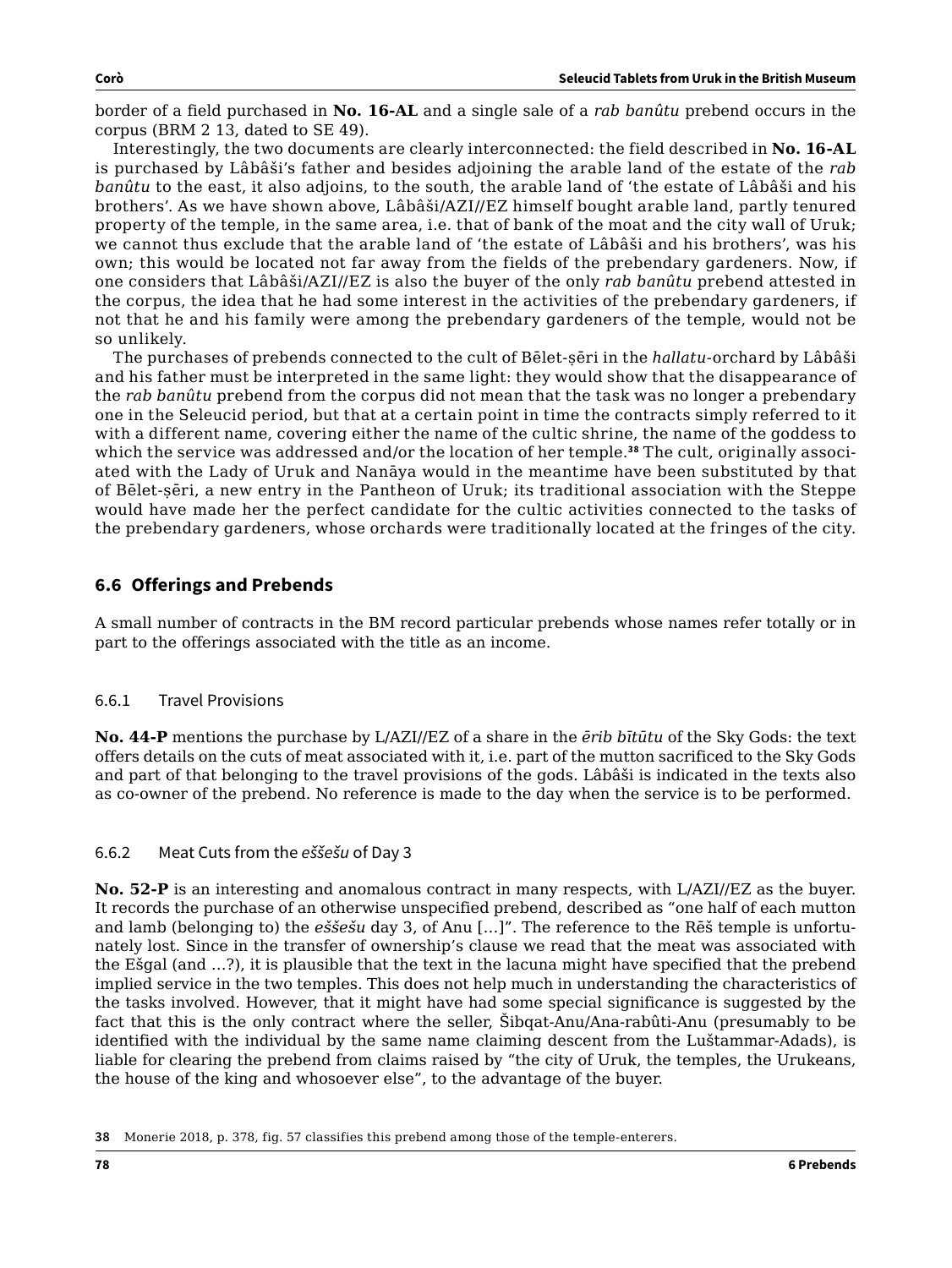#### **Seleucid Tablets from Uruk in the British Museum Corò**

In addition to it, the document though featuring a (broken) witness list, is not sealed. Does this mean that it was just a draft or a copy deprived of any legal validity, intended for personal use only, as was the practice in the earlier periods? And should we see any connection between the reference to the institutional bodies of the city, the temple, and the State and the absence of sealings? On the present state of our knowledge it is unfortunately not possible to offer an answer to this question.

### 6.6.3 A New Prebend in the Corpus: the Prebend in the *malītu* Offerings

**No. 34-P** is the only example known so far, both in the corpus from the Hellenistic Uruk and in the BM collection, of the existence of a prebend *šá ma-al-la-a-tú* (to be interpreted as plural for *malītu*).**<sup>39</sup>**

The tablet is unfortunately not well preserved: however, it is clear that the title was connected to worship in the Ešgal and Rēš and probably (at least a part of it) consisted of juniper(?) of the clothing ceremonies of an unknown god.

In the Neo-Babylonian period, we have evidence of the *malītu* offering for the altars of Marduk, for the temple of Adad, in connection to the festivals of the temple-enterers and, in Uruk, for the altars of the Lady of Uruk and also on the occasion of the opening of the temple's ceremonies.**<sup>40</sup>**

In Seleucid Uruk, reference to the two temples of Ešgal and Rēš are only found in tablets dealing with the builder's prebend: but neither the seller nor the buyer are here identified here as *itinnu*s, thus a connection to this type of service seems unlikely.

Juniper and the clothing ceremonies of the gods are mentioned many times in contracts concerning the combined title of temple-enterer and goldsmith. However, no link may be established between those tablets and our text, especially because of the date of **No. 34-P**, that may be fixed to SE 59, i.e. definitely earlier than any contracts involving the prebend of temple-enterer and goldsmith (whose first dated occurrence goes back to SE 95).

The buyer of the prebend is Lâbâši's son, Anu-zēru-iddin (see commentary to the text, below) and Lâbâši himself appears among the co-owners of the prebend, alongside the sons of a certain Kidin-Anu (probably to be identified with the seller's father). We have no evidence, so far, of their involvement in transactions dealing with any food prebend, with the exception of **No. 52-P**, discussed above.

# **6.7 Portfolios**

A substantial group of ten tablets in the BM collection have as their objects prebend portfolios,**<sup>41</sup>** i.e. they record the sale or lease of a bunch of prebends at once. The data from the contracts are plotted in Table 42.

| Text   | <b>Prebends</b>                  | Type | <b>Buyer/lessee</b>                                                                                                                                                        |
|--------|----------------------------------|------|----------------------------------------------------------------------------------------------------------------------------------------------------------------------------|
| $13-P$ | Temple attendant<br>butcher      | sale | B: L/AZI//EZ<br>S1: Anu-abu-usur=Dumgi-Anu/Anu-uballit/Anu-abu-usur//LA<br>S2: Nidinti-Anu/Anu-uballit/ Anu-abu-usur//LA<br>S3: Šamaš-ittannu/Anu-uballit/Anu-abu-uṣur//LA |
| 43-P   | Temple-enterer of Anu<br>butcher | sale | B: Anu-zēru-iddin/Anu-māru-ittannu//EZ<br>S: Nidinti-Anu/Anu-ahu-iddin/Nidinti-Anu//H                                                                                      |

Table 42. Prebend portfolios in the BM collection

**39** A term *malītu* (pl. *malâti*), is well attested in the NB period (see CAD M/1, pp. 169-170, *s.v. malītu* A) where it indicates either a plate or bowl or 'an offering to a temple and an item of income for its personnel'. For a *malītu* prebend see Van Driel 2002, p. 116, fn. 103. For such bowls in a prebendary context see Baker 2004, no. 51 (reference courtesy Baker). See also Bongenaar 1997, p. 144.

**40** *Malītu* offerings were offered to the Lady of Uruk (YOS 6 239: 6) and we have evidence of wool, dates and barley being part of this offerings.

**41** Elsewhere also defined as 'pacchetti di prebende': Corò 2005a, p. 26 et passim.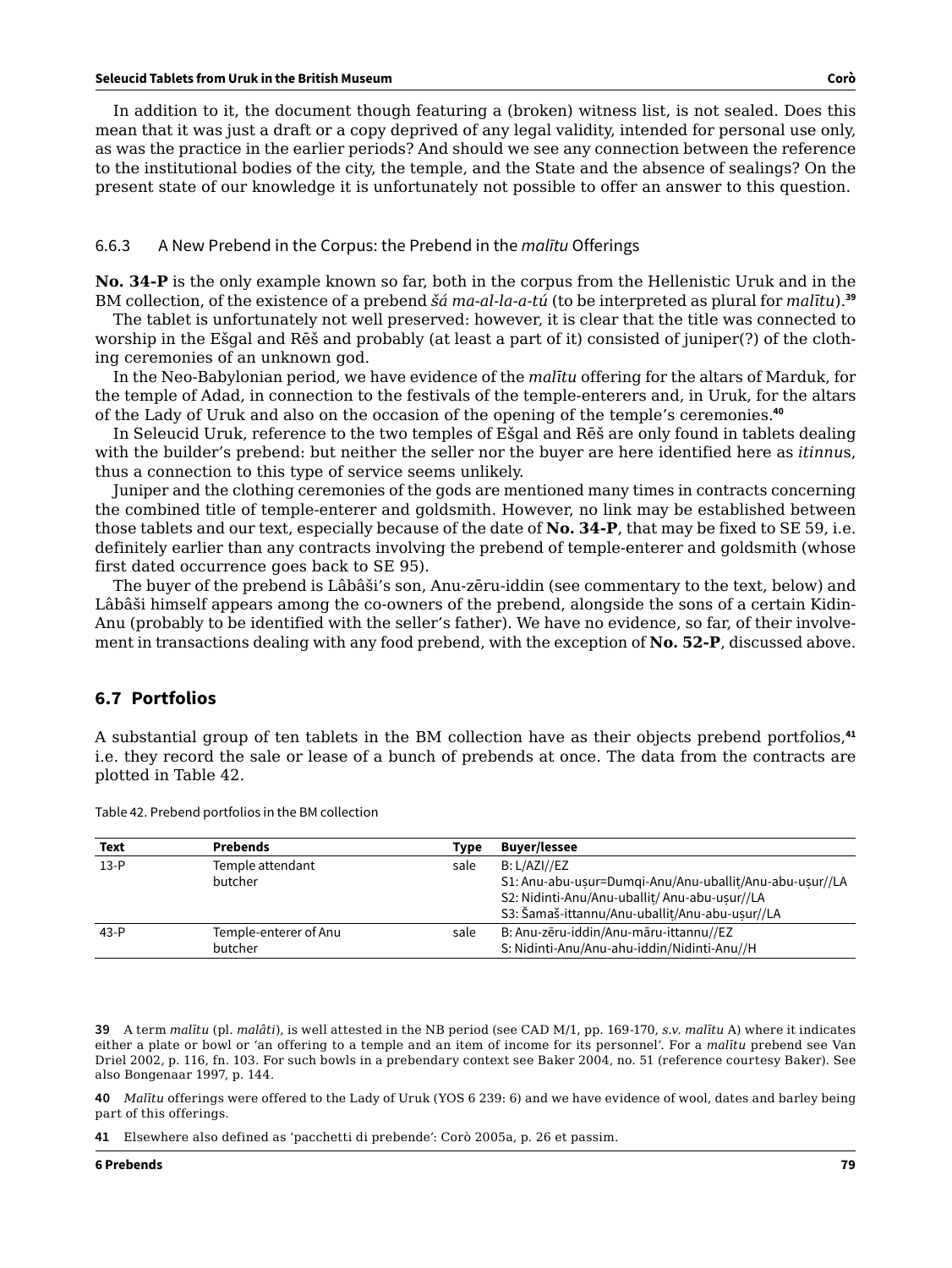| 67-P (Oppert 4)<br>Temple-enterer<br>Le: Kidin-Anu/Nidinti-Anu<br>lease<br>Temple attendant of the sky gods<br>$Lr:$ $\left[ \ldots \right]$<br>$70-P$<br>Temple-enterer of?<br>sale<br>B1: NI/AZI/L//EZ<br>Temple-enterer of Enlil<br>B2: AU/AZI/L//EZ<br>S: Šamaš-ittannu/Balāțu/Šamaš-ittannu//LA<br>B: 'Belēssunu/Anu-abu-uṣur/Nidinti-Anu(//H) W AU/AZI/L//EZ<br>Temple-enterer of (Anu?)<br>$71-P$<br>sale<br>S: Nidinti-Anu[/Šamaš-ētir/Kidin-Anu]<br>Temple-enterer of Enlil<br>Baker<br><b>Butcher</b><br>Bēlet-māti, temple that is adjoined<br>to Eanna, in front of B-m<br>prebend in the hallatu-orchard<br>B: 'Belēssunu/Anu-abu-uṣur/Nidinti-Anu//H W AU/(AZI/L//EZ)<br>$85-P$<br>Temple-enterer of Anu<br>sale<br>Temple-enterer of Enlil<br>S: Nidinti-Anu/Šamaš-ētir/Kidin-Anu/<br>Baker<br><b>Butcher</b><br>Temple attendant<br>In the temple , in front of Bēlet-māti<br>Temple-enterer of Enlil<br>89-P<br>sale<br>B1: NI/AZI/L//EZ<br>B2: AU/AZI/L//EZ<br>brewer<br>S: Šamaš-ittannu/Balāṭu/Šamaš-ittannu//LA<br>98-P<br>Temple-enterer of Anu<br>Le: Idat-Anu/Nidinti-Anu/Erībaya//EZ<br>lease<br>Temple-enterer of Enlil<br>Lr: AZI/AAI/AZI//EZ<br>butcher<br>106-P $(=0$ ppert 5)<br>Temple-enterer of Anu<br>sale<br>B: AZI/AU/AZI//EZ<br>Temple-enterer of Enlil<br>S: 'Rubuttu/Anu-uballit/Nidinti-Anu//Ah W Anu-ahu-ittannu/<br>Temple-enterer and butcher of the<br>Antipatros//Ah<br>Egalmah, temple of Gula, adjoined to<br>Eanna, in front of Bēlet-māti<br>Food offerings<br>B: Erištu-Nanāya/Tanittu-Anu W Anu-bēlšunu/Anu-ahu-<br>109-P// Iraq 59 38<br>sale | <b>Text</b> | <b>Prebends</b>   | <b>Type</b> | <b>Buyer/lessee</b>     |
|---------------------------------------------------------------------------------------------------------------------------------------------------------------------------------------------------------------------------------------------------------------------------------------------------------------------------------------------------------------------------------------------------------------------------------------------------------------------------------------------------------------------------------------------------------------------------------------------------------------------------------------------------------------------------------------------------------------------------------------------------------------------------------------------------------------------------------------------------------------------------------------------------------------------------------------------------------------------------------------------------------------------------------------------------------------------------------------------------------------------------------------------------------------------------------------------------------------------------------------------------------------------------------------------------------------------------------------------------------------------------------------------------------------------------------------------------------------------------------------------------------------------------------------------------------------------------------------------------|-------------|-------------------|-------------|-------------------------|
|                                                                                                                                                                                                                                                                                                                                                                                                                                                                                                                                                                                                                                                                                                                                                                                                                                                                                                                                                                                                                                                                                                                                                                                                                                                                                                                                                                                                                                                                                                                                                                                                   |             |                   |             |                         |
|                                                                                                                                                                                                                                                                                                                                                                                                                                                                                                                                                                                                                                                                                                                                                                                                                                                                                                                                                                                                                                                                                                                                                                                                                                                                                                                                                                                                                                                                                                                                                                                                   |             |                   |             |                         |
|                                                                                                                                                                                                                                                                                                                                                                                                                                                                                                                                                                                                                                                                                                                                                                                                                                                                                                                                                                                                                                                                                                                                                                                                                                                                                                                                                                                                                                                                                                                                                                                                   |             |                   |             |                         |
|                                                                                                                                                                                                                                                                                                                                                                                                                                                                                                                                                                                                                                                                                                                                                                                                                                                                                                                                                                                                                                                                                                                                                                                                                                                                                                                                                                                                                                                                                                                                                                                                   |             |                   |             |                         |
|                                                                                                                                                                                                                                                                                                                                                                                                                                                                                                                                                                                                                                                                                                                                                                                                                                                                                                                                                                                                                                                                                                                                                                                                                                                                                                                                                                                                                                                                                                                                                                                                   |             |                   |             |                         |
|                                                                                                                                                                                                                                                                                                                                                                                                                                                                                                                                                                                                                                                                                                                                                                                                                                                                                                                                                                                                                                                                                                                                                                                                                                                                                                                                                                                                                                                                                                                                                                                                   |             |                   |             |                         |
|                                                                                                                                                                                                                                                                                                                                                                                                                                                                                                                                                                                                                                                                                                                                                                                                                                                                                                                                                                                                                                                                                                                                                                                                                                                                                                                                                                                                                                                                                                                                                                                                   |             |                   |             |                         |
|                                                                                                                                                                                                                                                                                                                                                                                                                                                                                                                                                                                                                                                                                                                                                                                                                                                                                                                                                                                                                                                                                                                                                                                                                                                                                                                                                                                                                                                                                                                                                                                                   |             |                   |             |                         |
|                                                                                                                                                                                                                                                                                                                                                                                                                                                                                                                                                                                                                                                                                                                                                                                                                                                                                                                                                                                                                                                                                                                                                                                                                                                                                                                                                                                                                                                                                                                                                                                                   |             |                   |             |                         |
|                                                                                                                                                                                                                                                                                                                                                                                                                                                                                                                                                                                                                                                                                                                                                                                                                                                                                                                                                                                                                                                                                                                                                                                                                                                                                                                                                                                                                                                                                                                                                                                                   |             |                   |             |                         |
|                                                                                                                                                                                                                                                                                                                                                                                                                                                                                                                                                                                                                                                                                                                                                                                                                                                                                                                                                                                                                                                                                                                                                                                                                                                                                                                                                                                                                                                                                                                                                                                                   |             |                   |             |                         |
|                                                                                                                                                                                                                                                                                                                                                                                                                                                                                                                                                                                                                                                                                                                                                                                                                                                                                                                                                                                                                                                                                                                                                                                                                                                                                                                                                                                                                                                                                                                                                                                                   |             |                   |             |                         |
|                                                                                                                                                                                                                                                                                                                                                                                                                                                                                                                                                                                                                                                                                                                                                                                                                                                                                                                                                                                                                                                                                                                                                                                                                                                                                                                                                                                                                                                                                                                                                                                                   |             |                   |             |                         |
|                                                                                                                                                                                                                                                                                                                                                                                                                                                                                                                                                                                                                                                                                                                                                                                                                                                                                                                                                                                                                                                                                                                                                                                                                                                                                                                                                                                                                                                                                                                                                                                                   |             |                   |             |                         |
|                                                                                                                                                                                                                                                                                                                                                                                                                                                                                                                                                                                                                                                                                                                                                                                                                                                                                                                                                                                                                                                                                                                                                                                                                                                                                                                                                                                                                                                                                                                                                                                                   |             |                   |             |                         |
|                                                                                                                                                                                                                                                                                                                                                                                                                                                                                                                                                                                                                                                                                                                                                                                                                                                                                                                                                                                                                                                                                                                                                                                                                                                                                                                                                                                                                                                                                                                                                                                                   |             |                   |             |                         |
|                                                                                                                                                                                                                                                                                                                                                                                                                                                                                                                                                                                                                                                                                                                                                                                                                                                                                                                                                                                                                                                                                                                                                                                                                                                                                                                                                                                                                                                                                                                                                                                                   |             |                   |             |                         |
|                                                                                                                                                                                                                                                                                                                                                                                                                                                                                                                                                                                                                                                                                                                                                                                                                                                                                                                                                                                                                                                                                                                                                                                                                                                                                                                                                                                                                                                                                                                                                                                                   |             |                   |             |                         |
|                                                                                                                                                                                                                                                                                                                                                                                                                                                                                                                                                                                                                                                                                                                                                                                                                                                                                                                                                                                                                                                                                                                                                                                                                                                                                                                                                                                                                                                                                                                                                                                                   |             |                   |             |                         |
|                                                                                                                                                                                                                                                                                                                                                                                                                                                                                                                                                                                                                                                                                                                                                                                                                                                                                                                                                                                                                                                                                                                                                                                                                                                                                                                                                                                                                                                                                                                                                                                                   |             |                   |             |                         |
|                                                                                                                                                                                                                                                                                                                                                                                                                                                                                                                                                                                                                                                                                                                                                                                                                                                                                                                                                                                                                                                                                                                                                                                                                                                                                                                                                                                                                                                                                                                                                                                                   |             |                   |             |                         |
|                                                                                                                                                                                                                                                                                                                                                                                                                                                                                                                                                                                                                                                                                                                                                                                                                                                                                                                                                                                                                                                                                                                                                                                                                                                                                                                                                                                                                                                                                                                                                                                                   |             |                   |             |                         |
|                                                                                                                                                                                                                                                                                                                                                                                                                                                                                                                                                                                                                                                                                                                                                                                                                                                                                                                                                                                                                                                                                                                                                                                                                                                                                                                                                                                                                                                                                                                                                                                                   |             |                   |             |                         |
|                                                                                                                                                                                                                                                                                                                                                                                                                                                                                                                                                                                                                                                                                                                                                                                                                                                                                                                                                                                                                                                                                                                                                                                                                                                                                                                                                                                                                                                                                                                                                                                                   |             |                   |             |                         |
|                                                                                                                                                                                                                                                                                                                                                                                                                                                                                                                                                                                                                                                                                                                                                                                                                                                                                                                                                                                                                                                                                                                                                                                                                                                                                                                                                                                                                                                                                                                                                                                                   |             |                   |             |                         |
|                                                                                                                                                                                                                                                                                                                                                                                                                                                                                                                                                                                                                                                                                                                                                                                                                                                                                                                                                                                                                                                                                                                                                                                                                                                                                                                                                                                                                                                                                                                                                                                                   |             |                   |             |                         |
|                                                                                                                                                                                                                                                                                                                                                                                                                                                                                                                                                                                                                                                                                                                                                                                                                                                                                                                                                                                                                                                                                                                                                                                                                                                                                                                                                                                                                                                                                                                                                                                                   |             |                   |             |                         |
|                                                                                                                                                                                                                                                                                                                                                                                                                                                                                                                                                                                                                                                                                                                                                                                                                                                                                                                                                                                                                                                                                                                                                                                                                                                                                                                                                                                                                                                                                                                                                                                                   |             |                   |             |                         |
|                                                                                                                                                                                                                                                                                                                                                                                                                                                                                                                                                                                                                                                                                                                                                                                                                                                                                                                                                                                                                                                                                                                                                                                                                                                                                                                                                                                                                                                                                                                                                                                                   |             | Temple-enterer of |             | ittannu/Anu-bēlšunu//Ah |

The portfolios may consist of different numbers and types of titles, ranging from a minimum of two to as many as six. While no specific trend may be noted as to the types of possible associations, it is interesting that the prebend of the temple-enterer (either of Anu or Enlil) is always part of the portfolio (the only exception being **No. 13-P**, the earliest document in the group). This title can be associated with other shares of the temple-enterer's prebend, with a food preparer's prebend (a butcher, a brewer or a baker), with a temple attendant's (in one case specifically associated to the Sky gods: **No. 67-P**), with shares of food offerings and also with the particular combined title of templeenterer's and butcher's of the Egalmah, for Bēlet-māti or to the prebend in the *hallatu*-orchard.

The temple-enterer's prebends always come first in the portfolios, with the temple-enterers of Anu preceding those of Enlil. The food preparers follow, the bakers always before the butchers (no evidence is available on the relative position of the bakers, who are mentioned only once, with no other food preparers); the temple attendant occurs after the food preparers in **No. 85-P**, while in **No. 13-P** he is mentioned before the butcher.

The majority of the contracts have members of Lâbâši's family as buyers: L/AZI//EZ himself acts in **No. P-13**; his two nephews, Nanāya-iddin and Anu-uballiṭ occur in **Nos. 70-P** and **89-P**; his great-nephew is the protagonist in **No. 109-P**. In addition, Anu-uballiṭ's wife, Bēlessunu, is the buyer in **Nos. 71-P** and **85-P**, while his son Anu-zēru-iddin is buyer in **No. 106-P**. It is not clear if the Anu-zēru-iddin/Anu-māru-ittannu//EZ, mentioned as buyer in **No. 43-P** is a cousin of L/AZI// EZ, as his name might suggest, and if the Anu-zēru-iddin/Anu-ahu-ittannu/ Anu-zēru-iddin//EZ who acts as lessor in **No. 98-P** is the nephew of Lâbâši's great-nephew: if this were the case, two more contracts would belong to the family's dossier.

Of the remaining documents, **No. 67-P** is a very fragmentary tablet for which only part of the name of the lessee (Kidin-Anu/Nidinti-Anu) can be reconstructed; **No. 109-P** (the duplicate of Iraq 59 38) is a sale featuring a woman named f Erištu-Nanāya, claiming descent from the Ahhūtu clan, as the buyer.